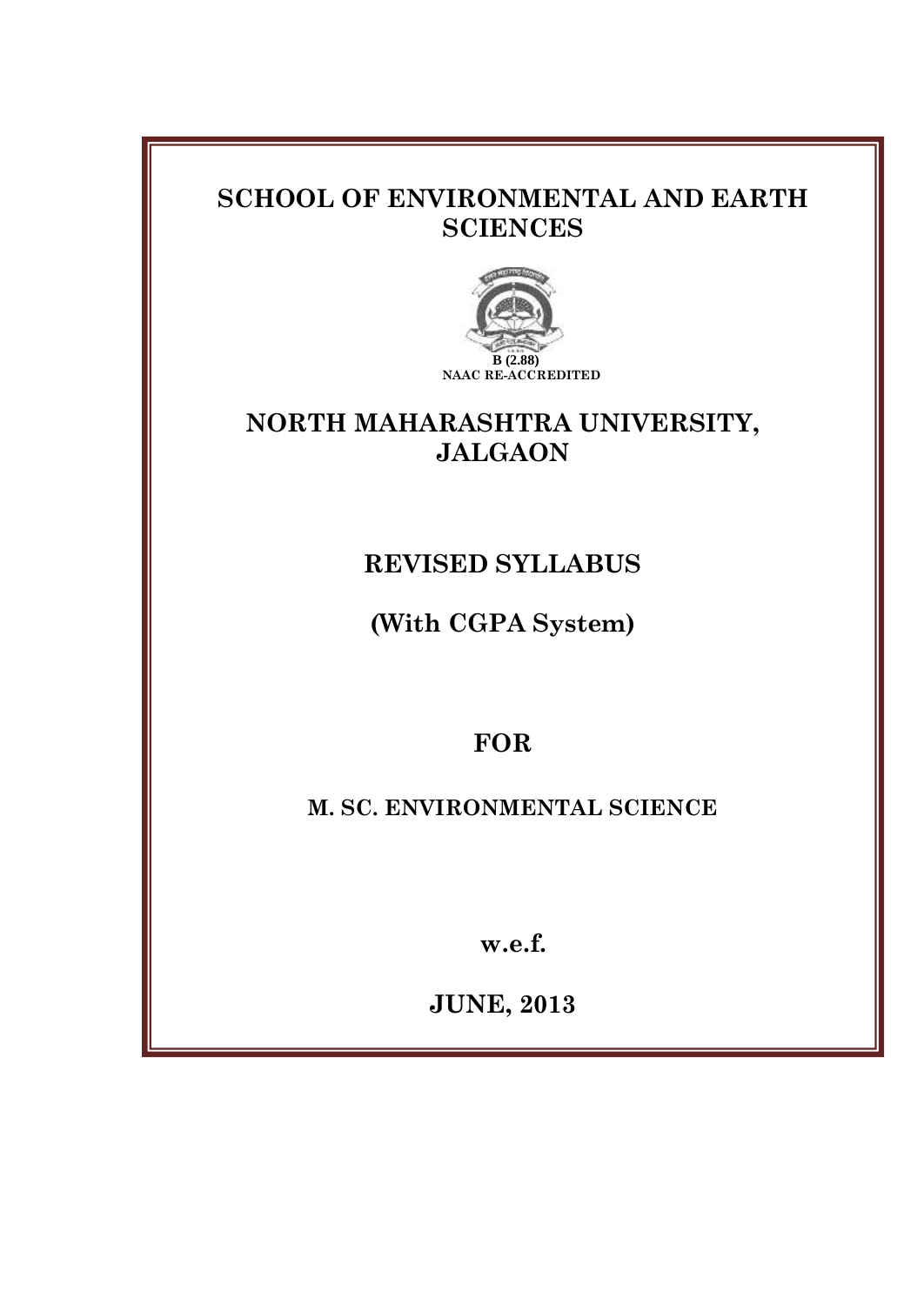# **SCHOOL OF ENVIRONMENTAL AND EARTH SCIENCES North Maharashtra University, Jalgaon**

## **SEMESTERWISE DISTRIBUTION OF COURSES**

## **M.Sc. (Environmental Science)**

## **SEMESTER - I**

| EES 101 :<br>Environmental Science: An Interdisciplinary Approach. |  |
|--------------------------------------------------------------------|--|
|--------------------------------------------------------------------|--|

- EES 102 : Ecology and Environment.
- EES 103 : Environmental Chemistry.
- EES 104 : Practical Course on Environmental Chemistry.
- EES 105 : Practical Course on Ecosystem.
- EES 106 : Tutorial 1

#### **SEMESTER - II**

- EES 201 : Air and Noise Pollution.
- EES 202 : Water Pollution.
- EES 203 : Terrestrial Pollution.
- EES 204 : Practical Course on Air and Noise Pollution.
- EES 205 : Practical Course on water and Terrestrial Pollution.
- EES 206 : Tutorial 2

#### **SEMESTER – III**

- EES 301 : Remote Sensing and Computer Application.
- EES 302 : Environmental Monitoring for EIA.
- EES 303 : Pollution Control and Waste Management.
- EES 304 : Practical Course on Environmental Monitoring.
- EES 305 : Practical Course on Pollution Control and Waste Management.
- EES 306 : Seminar 1

#### **SEMESTER – IV**

- EES 401 : Industrial Safety, Hygiene and Toxicology.
- EES 402 : Environmental Policies and Legislation..
- EES 403 : Nature Conservation and Environmental Management.
- EES 404 : Practical Course on Industrial Visits.
- EES 405 : Practical Course on Research Dissertation.
- EES 406 : Seminar 2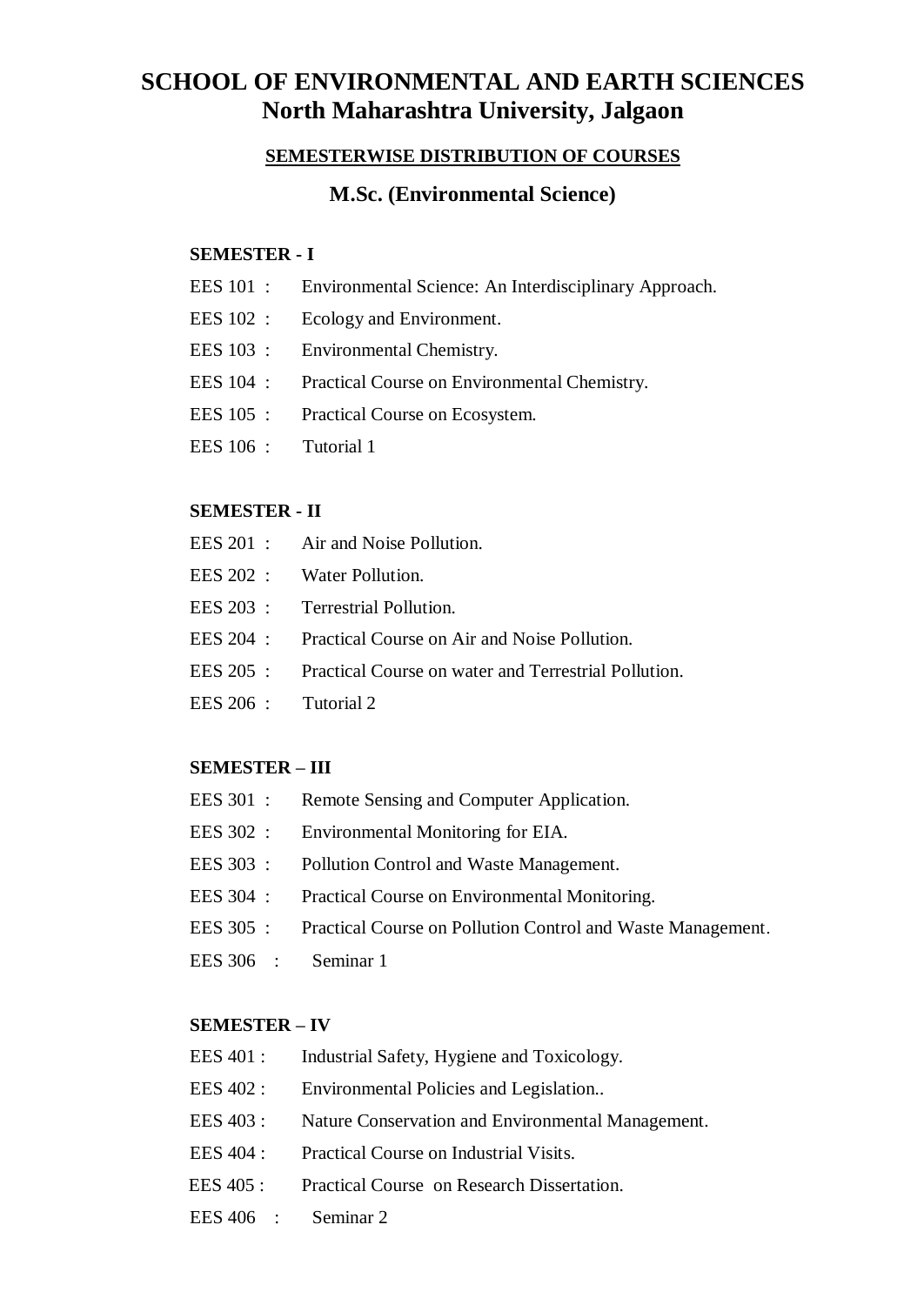# **SCHOOL OF ENVIRONMENTAL AND EARTH SCIENCES North Maharashtra University, Jalgaon**

## **COURSE STRUCTURE WITH CREDIT**

|                     | Course         | <b>Marks</b> | Hrs./Week | <b>Credit</b> | <b>Total</b> |
|---------------------|----------------|--------------|-----------|---------------|--------------|
|                     | <b>EES 101</b> | <b>100</b>   | 04        | 04            |              |
|                     | <b>EES 102</b> | <b>100</b>   | 04        | 04            |              |
| <b>Semester I</b>   | <b>EES 103</b> | <b>100</b>   | 04        | 04            | 21           |
|                     | <b>EES 104</b> | <b>100</b>   | 08        | 04            |              |
|                     | <b>EES 105</b> | 100          | 08        | 04            |              |
|                     | <b>EES 106</b> | 25           | 01        | 01            |              |
|                     | <b>EES 201</b> | 100          | 04        | 04            |              |
|                     | <b>EES 202</b> | 100          | 04        | 04            |              |
| <b>Semester II</b>  | <b>EES 203</b> | 100          | 04        | 04            | 21           |
|                     | <b>EES 204</b> | 100          | 08        | 04            |              |
|                     | <b>EES 205</b> | <b>100</b>   | 08        | 04            |              |
|                     | <b>EES 206</b> | 25           | 01        | 01            |              |
|                     | <b>EES 301</b> | <b>100</b>   | 04        | 04            |              |
|                     | <b>EES 302</b> | <b>100</b>   | 04        | 04            |              |
| <b>Semester III</b> | <b>EES 303</b> | <b>100</b>   | 04        | 04            | 21           |
|                     | <b>EES 304</b> | 100          | 08        | 04            |              |
|                     | <b>EES 305</b> | <b>100</b>   | 08        | 04            |              |
|                     | <b>EES 306</b> | 25           | 01        | 01            |              |
|                     | <b>EES 401</b> | 100          | 04        | 04            |              |
|                     | <b>EES 402</b> | 100          | 04        | 04            |              |
|                     | <b>EES 403</b> | <b>100</b>   | 04        | 04            | 21           |
| <b>Semester IV</b>  | <b>EES 404</b> | 100          | 08        | 04            |              |
|                     | <b>EES 405</b> | <b>100</b>   | 08        | 04            |              |
|                     | <b>EES 406</b> | 25           | 01        | 01            |              |

# **M.Sc. (Environmental Science)**

 **Grand Total: 84**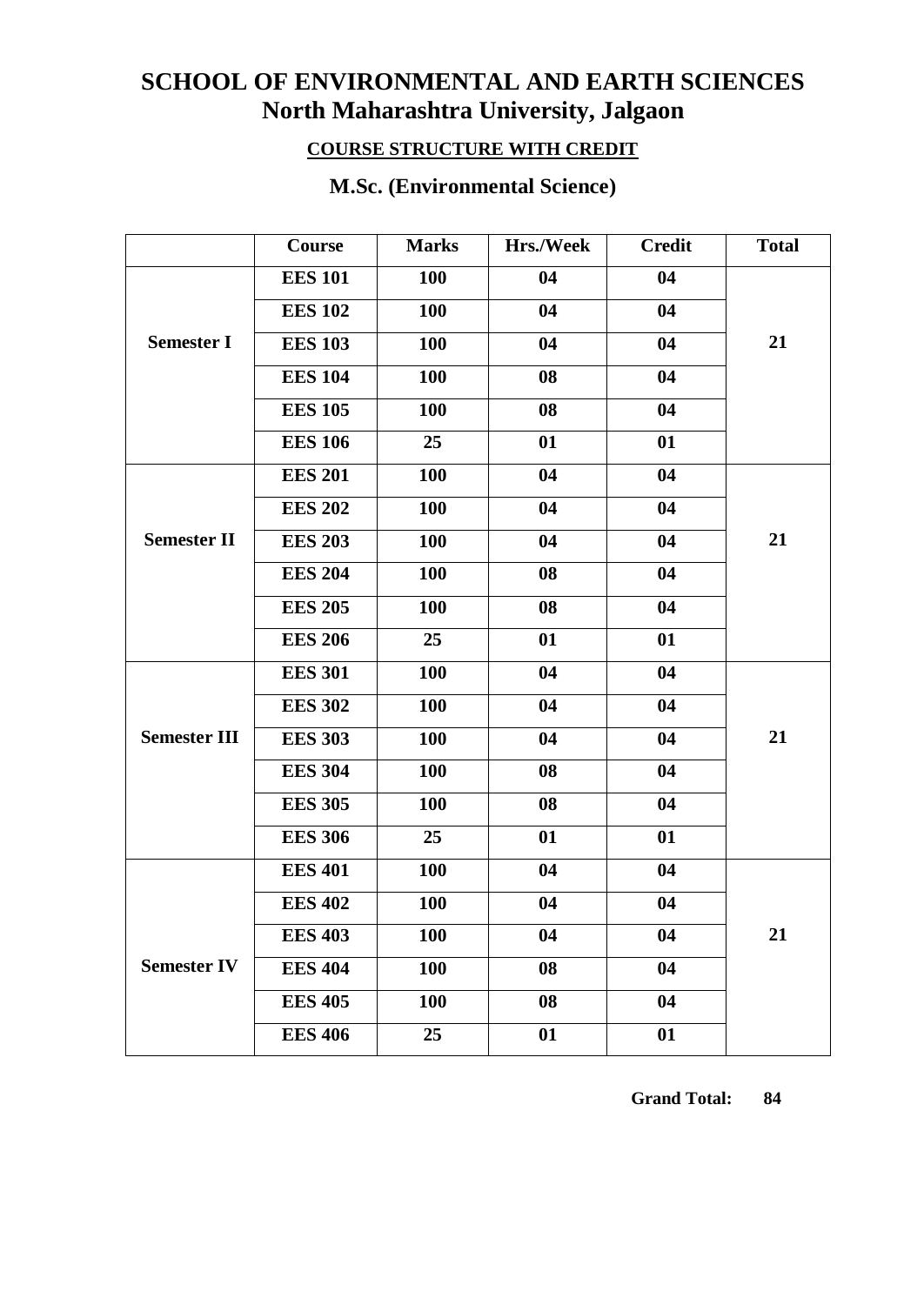#### **EES-101: Environmental Sciences: An Interdisciplinary Approach**

**Basic issues in environmental sciences:** Definition, principles and scope of environmental science, human population growth, urbanization, sustainability and carrying capacity, environmental attitudes of individuals, society, corporate bodies and global institutions. **(07)**

**Earth as a system:** Environmental unity, earth and life, earth as a eco-system, changes and equilibrium in systems, mass and energy transfer across various interfaces, material balance, first and second law of thermodynamics, heat transfer process. **(08)**

**Environmental geo-science and geo-chemistry:** Basic environmental problems, geo-science factors in environmental planning, Environmental geo-science- fundamental concepts (i) short term geological hazards- floods, landslides, earthquakes, volcanoes (ii) Long term hazardserosion, desertification, urbanization. Concept of major trace elements and REE classification of trace elements, mobility of trace elements, biogeochemical factors in environmental health. **(08)**

**Urban environment, waste management and sustaining living resources :** City as a system, influence of city life on city planning and environment, concept of waste disposal.

Food and resources supply and environment, ecological perspective on agriculture forestry, sources of food, soil and agriculture. **(10)** sources of food, soil and agriculture.

**Effects of agriculture on environment:** Effects of fertilizers on agriculture, pest control and agrochemicals, integrated pest management, undesirable effects of irrigation. **(08)**

**Minerals, environment and environmental economics :** Importance of minerals in environment, agriculture, industry and life, resources and reserves, procurement methods and disposal. Importance of environmental economics, use of desirable resources vis-a-vis sustainability, minimization of pollution, cost benefit analysis (CBA), policy instruments.

**(07)**

- 1. Environmental Sciences, Daniel Botkin and Edward Keller, John Wiley and Sons, New York (1997).
- 2. Environmental Science, Eldon D. Enger and Bradley F. Smith, WCB Publishers, Boston (1995).
- 3. Forests in India, Dr. A. K. Jain Vorha Publication, Allahabad (1989).
- 4. Advances of Environmental Science and Technology, Nileema Rajvaidya APH Publishing House, Delhi (1989)
- 5. T.D. Bishwas & S. K. Mukharji, A.J.B. of Soil Sciences, Tata Mc-graw hill pub. Co. Ltd. New Delhi. (II Edition 1997)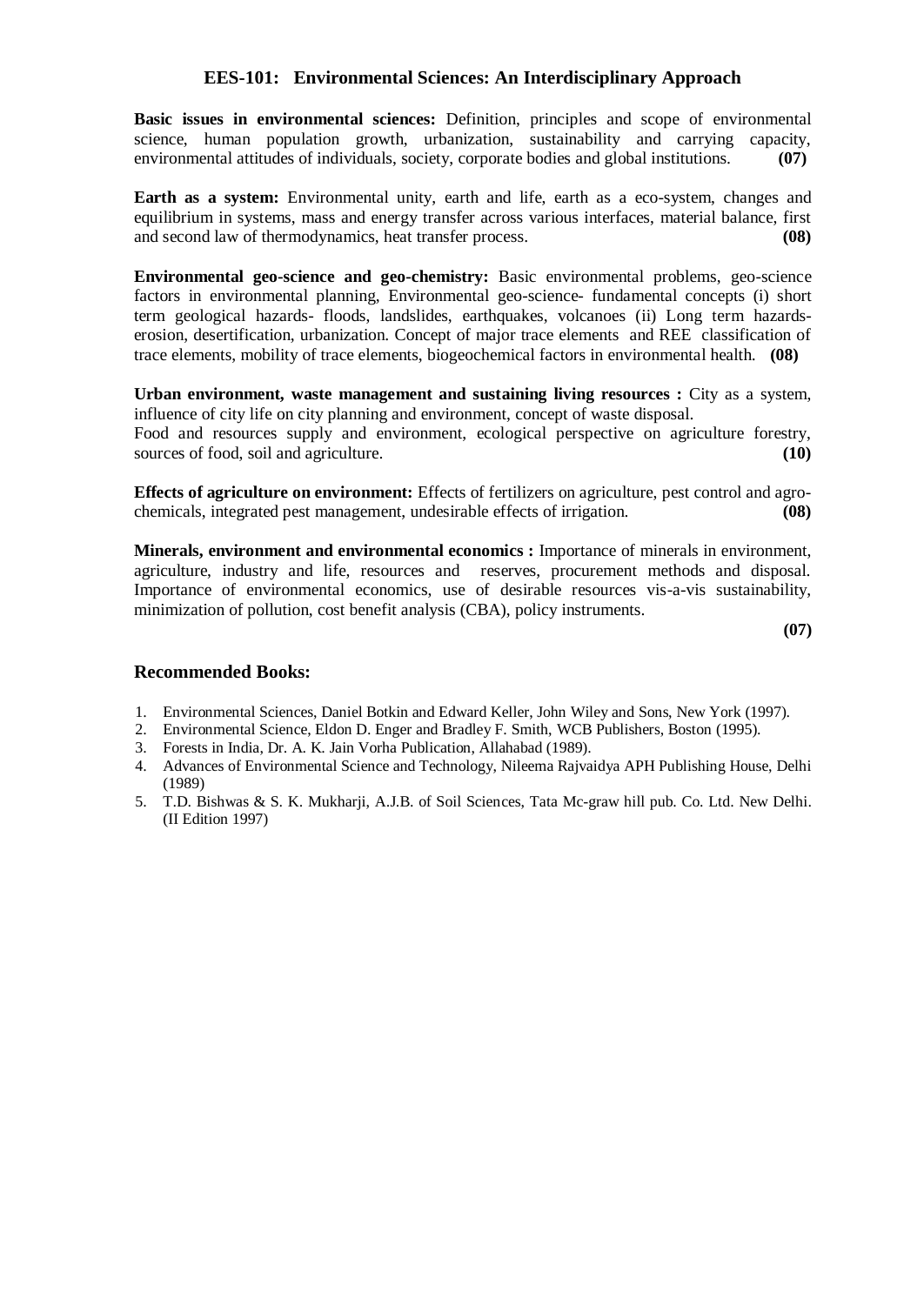#### **EES-102: ENVIRONMENT AND ECOLOGY**

**Introduction to ecology:** Scope, basic concepts in ecology, levels of ecology, environmental heterogenicity, dynamism and evaluation of environment, reducing and oxidizing atmosphere, autecology and synecology and applied ecology, environmental complexes, interaction of ecological factors. **(07)**

**Abiotic factors:** Light, temperature, precipitation (rainfall), humidity. Atmosphere – gases and wind, atmospheric gases, wind factor and fire factor-

- **(i)** Topographic factor (Physiographic) height and direction of mountain steepness of slopes and exposure of slopes.
- **(ii)** Edaphic factor Importance, formation of soil, factors affecting on soil formation, soil composition, soil profile, soil erosion and soil conservation.
- **(iii)**Ecological Adaptations Ecological groups of plants and ecological adaptations (i) Hydrophytes (ii) Mesophytes (iii) Xerophytes (iv) Halophytes. Ecological adaptations in animals. **(12)**

#### **Biotic factors:**

- (i) Population ecology Population characteristics, population growth curves, law of population growth, biotic potential, natality, mortality, age structure.
- (ii) Ecosystem-Introduction, kinds of ecosystem, structure and function of ecosystem, ecological energetics, energy flow in ecosystem, energy flow models, food chain and food webs, pyramids of energy, biomass and numbers.

Major ecosystems – pond, grassland, forest, desert, cropland etc. productivity of different ecosystems- primary productivity in terrestrial ecosystems, secondary productivity. Biogeochemical cycles in ecosystems-carbon, nitrogen, sulfur and phosphorous.

(iii) Community ecology – Evaluation, origin, structure, composition and development of community, species diversities in communities, ecotones and the concept of edge effect, ecological niche. **(16)**

**Systems ecology and ecosystem modeling:** Development of environmental modeling, scope, types, state of art. **(06)**

**Biodiversity:** Concept of biodiversity, types of biodiversity, major biomes distribution.

**(02)**

**Ecological succession:** Mechanism of succession, course of succession, types and trends of succession, climax concept in succession, succession and chemical cycling. **(05)** 

- 1. K.C. Agrawal, Environmental Biology, Agro-Botanical publishers, Bikaner. (1993)
- 2. E.P.Odum, Fundamentals of Ecology Revised edition (1995)
- 3. P.S.Verma, V.K.Agrawal, Environmental Ecology S. Chand & Co., New Delhi.(1998)
- 4. P.D.Sharma, Ecology & Environment, Rastogi Publications, Meerat.(VII Edi.2000)
- 5. Eldon D. Enger and Bradley F. Smith, Environmental Sciences, WBC publishers, Boston.(1995)
- 6. Daniel Botkin and Edward Keller, Environmental Sciences, John wiley & Sons, New York.(1997)
- 7. R.K. Dixit, Environment, Forest Ecology and Man, Rastogi publication, New Delhi. (1997)\
- 8. S. E. Jorgeson et al, Handbook of Environmental and Ecological Modeling, Levis Publications, New York. (1995)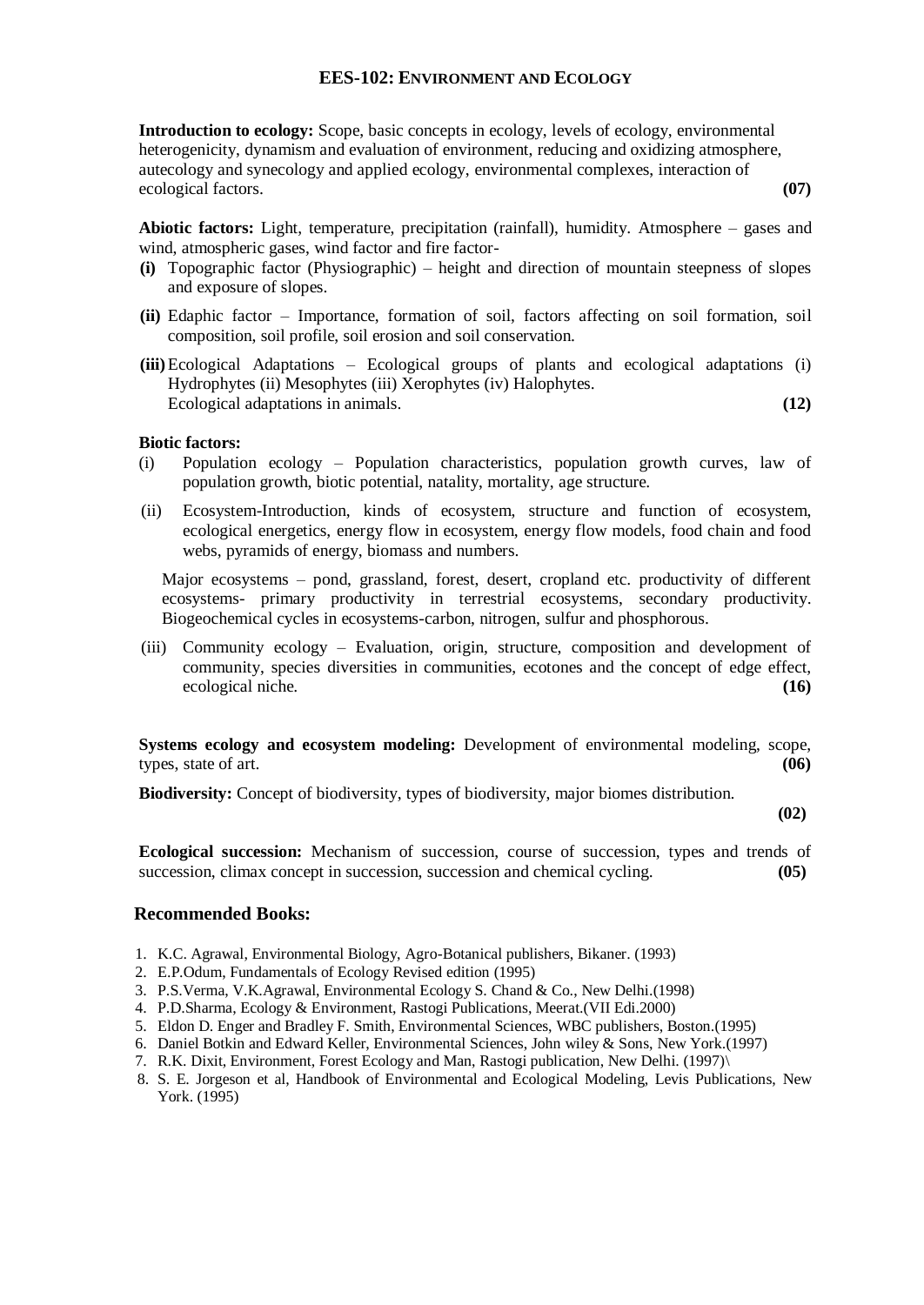### **EES-103: ENVIRONMENTAL CHEMISTRY**

**Fundamentals of environmental chemistry:** Concept and scope of environmental chemistry, stoichiometry, Gibb's energy, redox potential, chemical potential, chemical equillibria, acid-base reaction, solubility products, solubility of gases in water, definition of environmental term. **(10)** 

**Atmospheric chemistry:** Atmosphere- composition, structure, heat balance, chemical composition of air (classification of elements, chemical speciation, particles, ions and radicals in atmosphere), chemical processes for formation of inorganic and organic particulate matter, thermo chemical and photochemical reactions in the atmosphere, oxygen and ozone chemistry. **(06)**

**Soil chemistry:** Lithosphere- formation of the earth, zonal structure of the earth and its composition, composition of the earth as a whole, differentiation of elements. Soil and agricultural, nature and composition of soil, acid-base and ion-exchange reaction in soil, macronutrients in soil, NPK in soil, micronutrients in soil. **(08)**

**Chemistry of water and aquatic system:** Hydrosphere- **c**haracteristic, characteristic and structure of the ocean, snow and ice, fresh water system. Properties of water and their significance, characteristic of water bodies, alkalinity, acidity, calcium and other metals in water, sedimentation, coagulation, organic pollutants in sewage, soaps, oil and detergents, pesticides in water, their classification, radio-nuclide in water. **(10)**

**Analytical environmental data :** Basic concept and definition, true results, error, types of error, accuracy, precision and standard deviation **(02)**

**Instrumental techniques in environmental analysis (principle, Instrumentation merits and**  demerits of techniques): Neutron activation analysis, isotope dilution analysis, colorimetry, spectrophotometry, atomic absorption spectrophotometry, flame photometry, gas chromatography, high performance liquid chromatography, ion exchange chromatography and polarography

**(12)**

- 1. A. K. De Environmental Chemistry,. Wiley Eastern Ltd, New Delhi (2001).
- 2. G. S. Sodhi, Fundamental concepts of Environmental Chemistry, Narosa Publishing House, New Delhi (2002).
- 3. F.W. Field and P.J. Haines, Environmental Analytical Chemistry, Blackwell Science Ltd. USA (2000).
- 4. Physicochemical examination of water, sewage and industrial effluent, Pragati prakashan, Meerut, (1996).
- 5. Standard Methods for the examination of Water and Wastewater, 19th Edn, American Public Health Association (1995).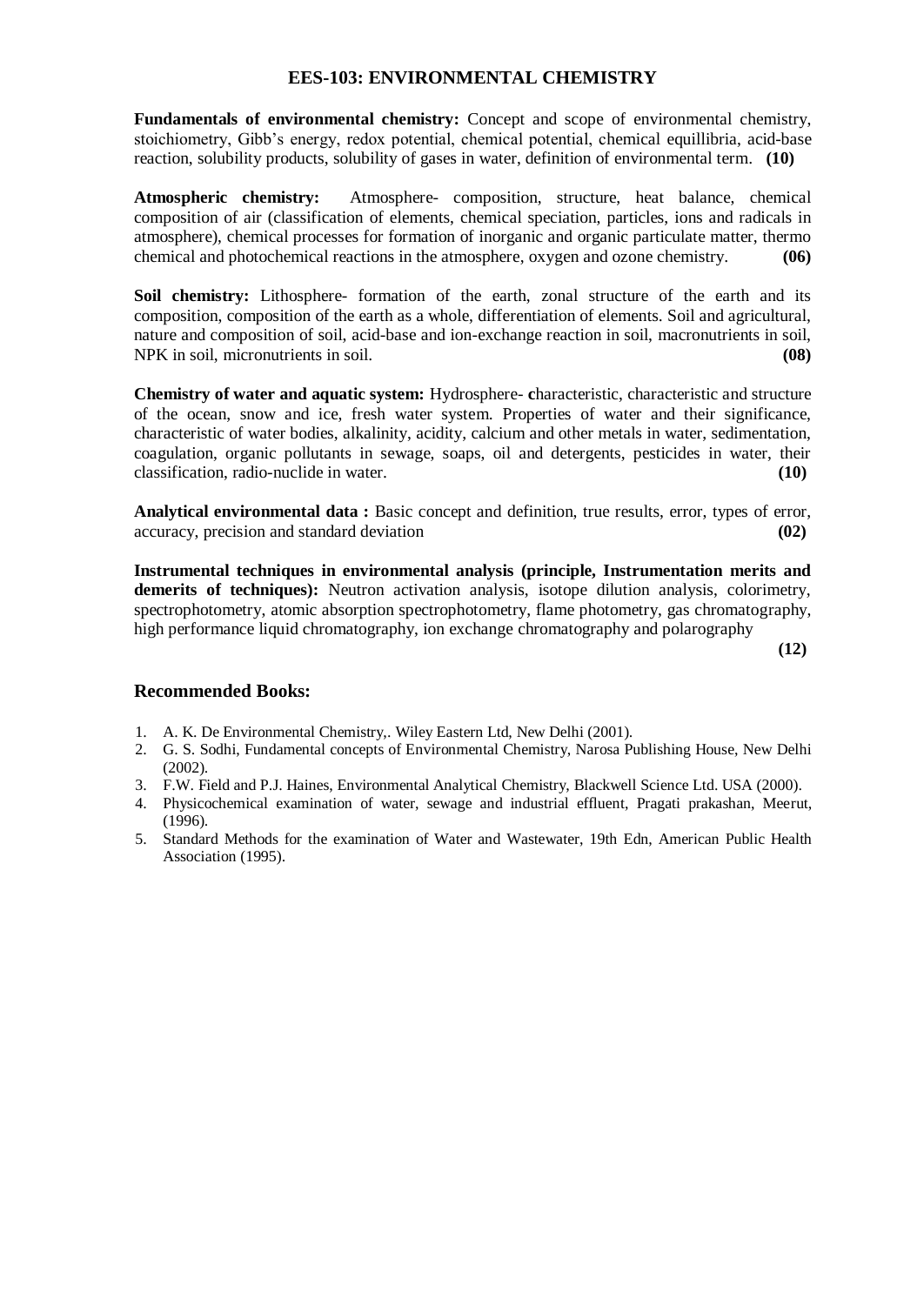## **EES 104: Practical Course on Environmental Chemistry**

- 1. Studies on the concept of morality, normality and buffers solutions
- 2. Calibration of pH and conductivity meter and their applications
- 3. Studies on the principles, component & working operation of colorimeter and spectrophotometer.
- 4. Study on the principle, component & working operation of flame photometer and its applications.
- 5. Determination the turbidity of given sample by using Turbidity meter.
- 6. Study on principle and working operation of Potentiometer and its application in estimation of chloride in water sample.
- 7. Analysis of total dissolved & suspended solids from water.
- 8. Study on physical characteristics of soil.
- 9. Determination of organic matter by Walkley and Black method from soil.
- 10. Estimation of dissolved oxygen by Winkler's method.
- 11. Determination of bicarbonate and carbonate alkalinity of water.
- 12. Determination of temporary & permanent hardness of water.
- 13. Demonstration of HPLC for pesticides analysis.
- 14. Demonstration of Atomic Absorption Spectroscopy for heavy metal analysis.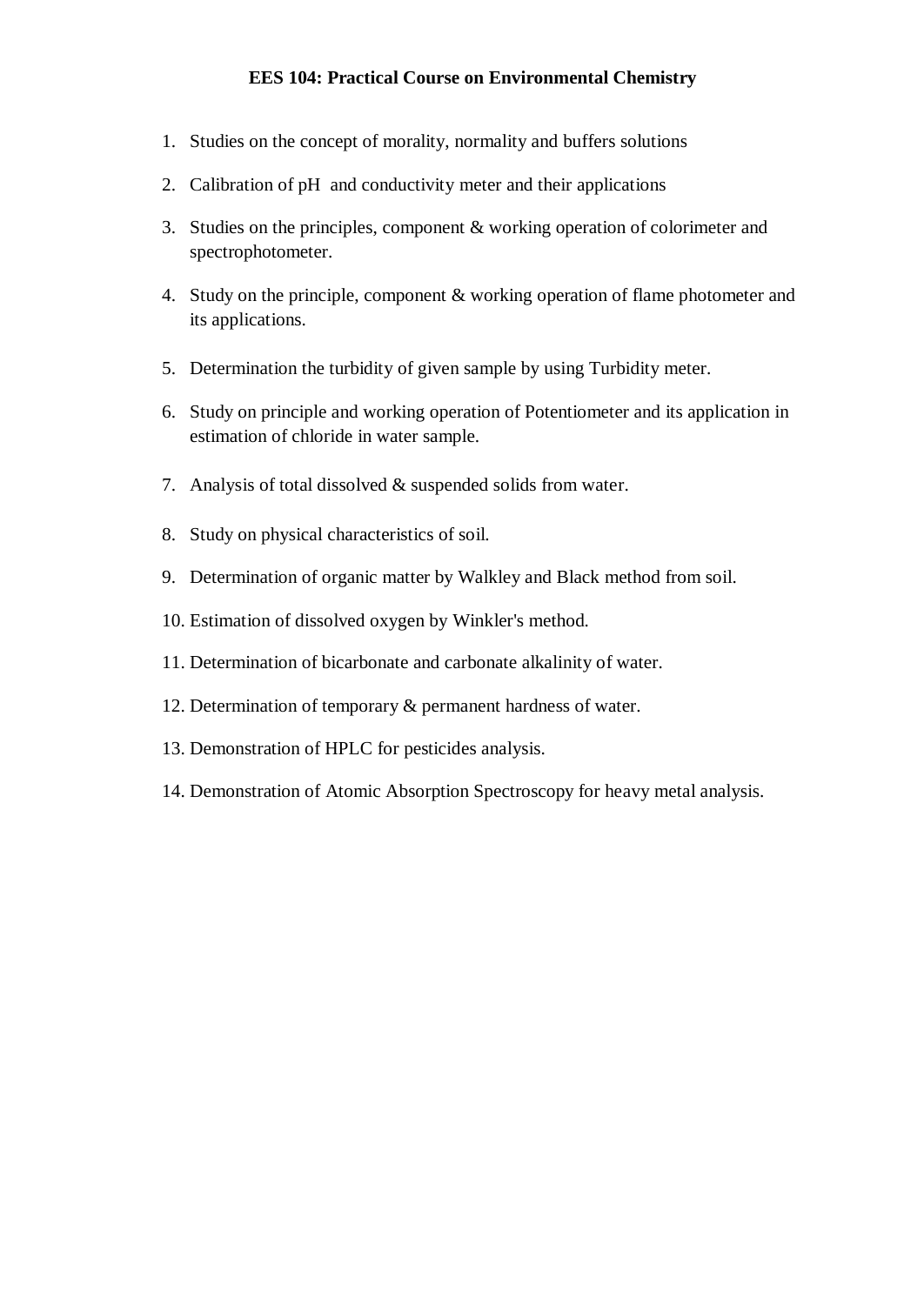- 1. Microscopy- a) Use of compound microscopy b) Calibration of microscopy
- 2. Staining techniques a) Monochrome staining
	- b) Negative staining
	- c) Gram staining
	- d) Special staining methods
- 3. Slide culture techniques for examination of fungi / actinomycetes
- 4. To study the biotic components of a pond ecosystem
- 5. To compare the biomass and net primary productivity of ungrazed  $\&$ grazed grassland.
- 6. To determine the minimum size of the quadrat by 'Species Area Curve' method.
- 7. To determine the minimum number of quadrates to be laid down in the field under study.
- 8. Estimation of total viable counts in water and soil samples.
- 9. Preparation and sterilization of microbial media.
- 10. Estimation phosphatic fertilizers by colorimetric analysis.
- 11. Estimation of sucrose from sugar industry effluent.
- 12. Estimation of protein from leather industry effluent.
- 13. Vegetation studies by line and belt transact method & their analysis.
- 14. Assessment of phyto and zooplankton in fresh water bodies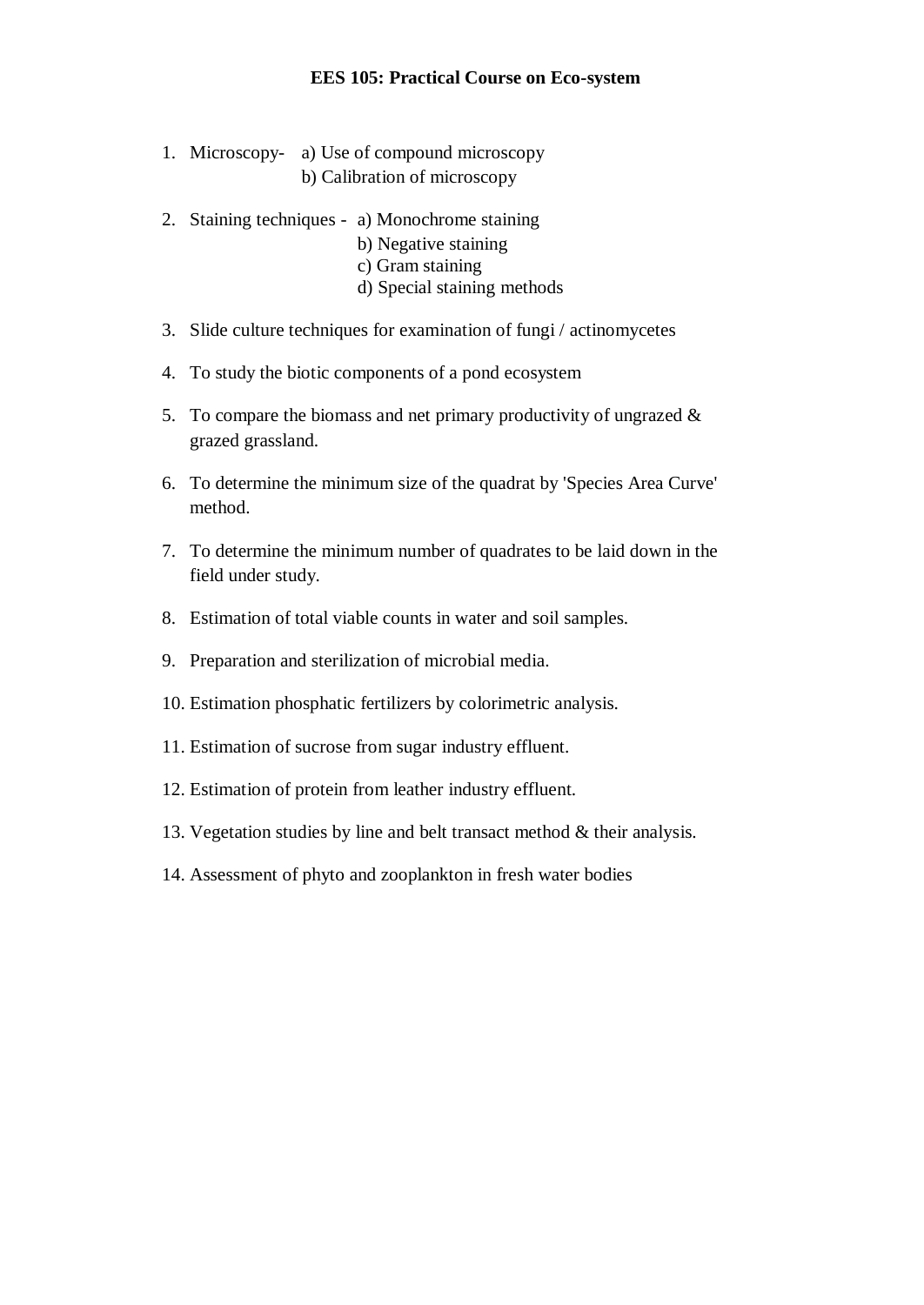#### **EES - 201: Air and Noise Pollution**

**Air pollution:** Definition, natural and man made sources of air pollution, stationary and mobile sources, primary and secondary pollutants, global background concentrations, macro and micro methodological influences, transport and diffusion of pollutants, emission and ambient standards, local regional and global criteria for effects of air pollution, vehicular pollution and urban air quality. **(06)**

**Air pollutants:** Sulfur oxides  $(SO_x)$ ; nitrogen oxides  $(NO_x)$ , carbon monoxide, total suspended particulate matter, respirable particulates, photo-chemical oxidants, specific pollutants (Hydrogen sulphide, particulate fluoride, formaldehyde and volatile organic compounds), chemical composition of SPM and RSP for toxic trace metals like Pb, Cd, Hg, Ni and Cr. Importance of inorganic ionic composition like SO<sub>4</sub>, Cl, NH<sub>4</sub>, Na, K, Ca, Mg and organic acids in aerosols and precipitations, photochemical smog, peroxy acyl nitrates  $(PAN)$ , benzo- $\alpha$ -pyrene  $(BAP)$ formations, atmospheric sinks. **(12)**

**Global air pollution problems:** Green house effect (green house gases: CO<sub>2</sub>, CH<sub>4</sub>, N<sub>2</sub>O, CFC's, water vapor concentration, alternatives for CFC's, fire extinguishers), global warming and climate change, ozone layer depletion (ozone depleting processes, ozone hole, environmental effects and strategies for ozone layer protection), acid rain. **(07)**

**Effects of air pollution and air monitoring instruments:** Human health, plants, animals and microbes, archeological monuments and aesthetics, Orsat apparatus, high volume air sampler and source monitors. **(06)** source monitors.

**Air pollution meteorology:** Wind speed, direction and their vertical profiles, turbulence (mechanical and thermal), atmospheric stability characteristics and classes, Plume behavior, effects of micrometeorology on point source emission, wind-valley effects, land/sea breeze-effects, heat island effect, mixing height-boundary layer definition, temperature inversions, factors affecting on dispersion of air pollutants, micrometeorological instruments. **(09)**

**Noise pollution:** Properties of sound waves, sound pressure and sound level measures, sound level meters, definition of noise, industrial community noise factors, effects of noise on human beings, hearing mechanism, audiometric tests, damage - risk criteria, effects on human performance, noise rating systems, noise standards and guidelines, permissible noise levels for occupational exposures, noise pollution control and abatement measures. **(10)**

- 1. Magill, Holden and Ackdey, Air Pollution Hand Book, Mc-Graw Hill, New Delhi (1998)
- 2. R. K. Trivedi & P. K. Goel, An Introduction to Air Pollution, Techno Science Publications, Jaipur (1995)
- 3. C.S.Rao, Environmental Pollution Control Engineering, New Age International Publication New Delhi (2001)
- 4. A. Sharma & A. Roychaudhari, The Deadly Story of Vehicular Pollution in India, CSE New Delhi (1996)
- 5. Wahi S.K., Agnihotri A. K., and Sharma J.S.,Environmental Management, Willey Eastern Ltd., New Delhi. (1992)
- 6. G. N. Pandey, and G.C. Carney, Master Gillbert M., Introduction to Environmental Engineering and Science, Prentice Hall, New Delhi (2000).
- 7. E. Robart Alley and Associates, Air Pollution Control Hand-book, Mc-Graw Hill, New Delhi (1998)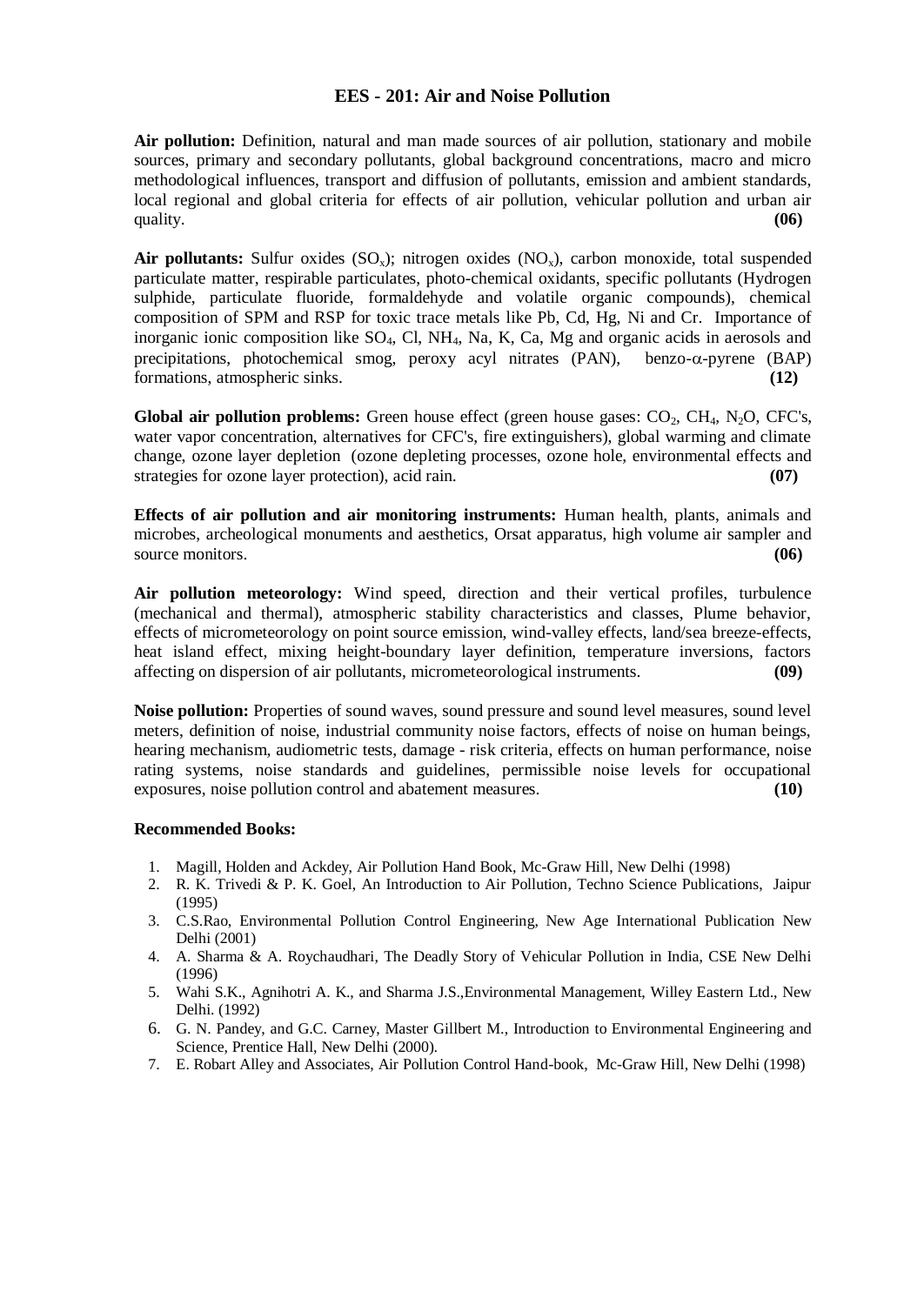## **EES - 202: Water Pollution**

**Characteristics of water and wastewater:** Physical, chemical, and biological characteristics of water and wastewater, physiochemical and bacteriological sampling and analysis of water quality, quality standards, (BIS, WHO, CPCB and US Environmental Protection Agency), water quality indices: definition, types, applications and significance, water quality for industrial and bathing purpose, prevention and control of water pollution, sewage treatment plant. **(08)**

**Sources of water pollution:** Sources of water pollution from urban, industrial, agricultural and natural waters, interaction in aquatic system, nature of sources-stationary, intermittent, continuous and mobile, sources of marine pollution, criteria for disposal of pollutants in marine ecosystem, coastal management. **(08)**

**Pollution potential of industrial effluents (Process, sources and characteristics):** Effluent characteristics- (temperature, exit velocity, concentration and volume). Nuclear/thermal power stations, agriculture, sugar, food processing, chemical, tanneries, pulp and paper, oil and petroleum, textile and electroplating industries. **(10)**

**Water resources and environment:**Phytoplankton, zooplankton and macrophytes in aquatic ecosystem, global water balance, ice sheets and fluctuations of sea levels, origin and composition of sea water, types of water: surface, ground water, brackish and marine water, human use of surface and ground water, exploration of ground water, ground water table, aquifers, design, construction and maintenance of wells and infiltration galleries. **(07)** 

**Consequences of water pollution:** Biological uptake of pollutants and their effects on land, vegetation, animals and human health, bio-deterioration, bioaccumulation, bio-magnification and eutrophication, infectious microbial agents in water system and their consequences on human health. **(10)**

**Bio-indicators :** Specific pollutants in aquatic system and their speciation, behavior, toxicity and detoxification of pollutants. (Heavy metals, pesticides, fertilizers and radioactive materials). **(05)**

- 1. Gerard Kiely, Environmental Engineering Vol. I, II,& III Liptak, Tata McGraw Hill, New Delhi.(1998)
- 2. A.K. De, Environmental Chemistry. 2nd edn., 1990, Wiley Eastern Ltd., New Delhi.
- 3. Nancy J. Sell, Industrial Pollution Control, John Willey and Sons, Inc., New York (1992)
- 4. S.S. Dara A Text Book of Environmental Chemistry and Pollution Control, S. Chand, and Co. Ltd., New Delhi. (1995)
- 5. P. K. Goal and K. P. Sharma, Environmental Guidelines and Standards in India, Techno science Pub. Jaipur, India (1996)
- 6. G. R. Pathade, and G. K. Goal, Environmental Pollution and Management of Waste Water by Microbial Techniques, A. B.D. Pub. Jaipur India (2001)
- 7. S. N. Jogdand, Environmental Biotechnology (Industrial Pollution Management) Himalaya Pub. House Delhi. (1995)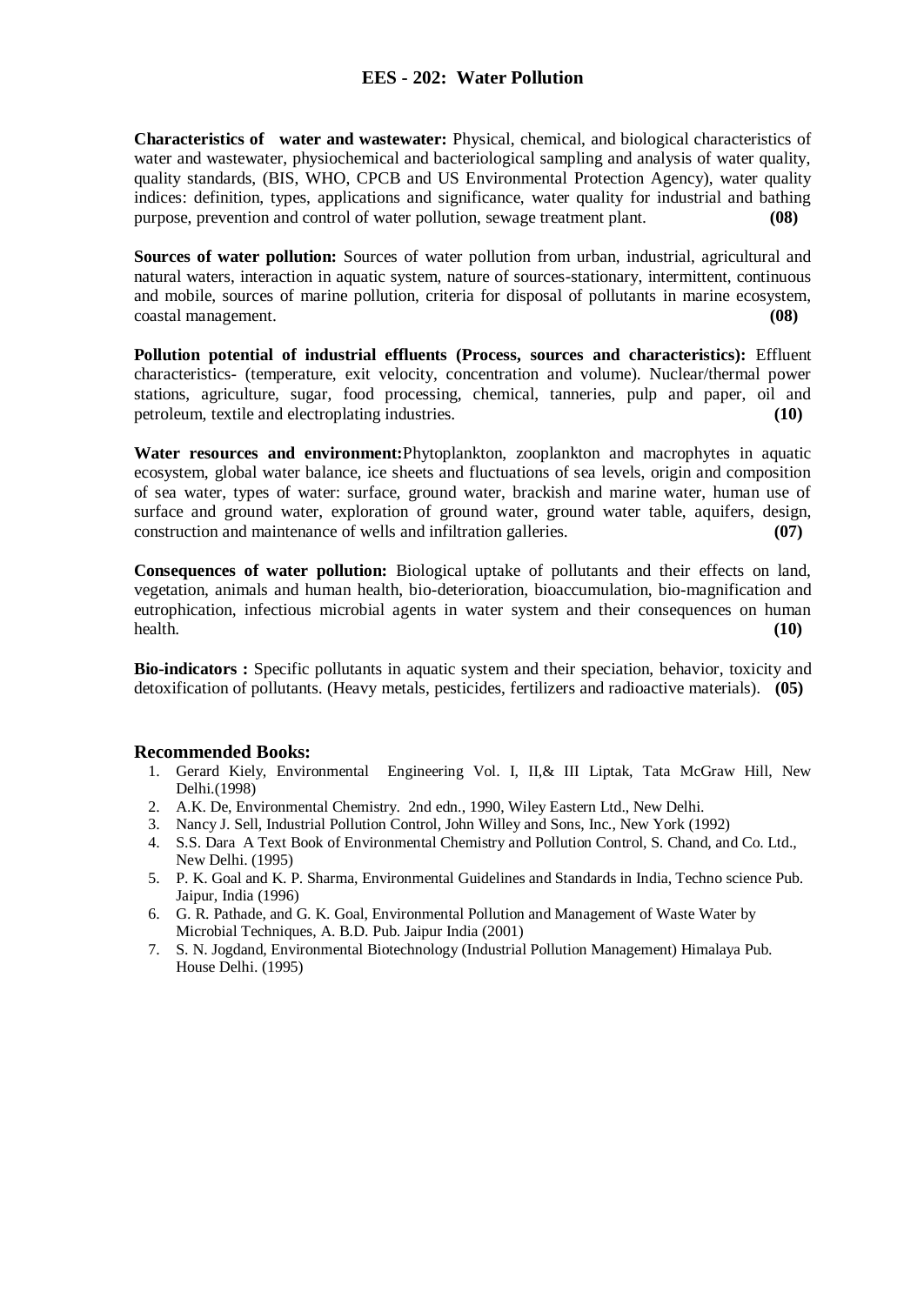### **EES - 203: Terrestrial Pollution**

**Composition of solid wastes:** Ashes, residues, slag, grit, debris, dirt, masonry, garbage, rubbish, trash, dead animals, abandoned vehicles, bulky wastes, special wastes or hazardous wastes, manures, paper products, rubber, leather, metals, oils, paints, chemicals, explosives and radioactive wastes, industrial waste, agro-waste, sewage treatment residues. **(08)**

**Sources of solid waste:** Urban and rural, agricultural and industrial, demolition, extractive industry, textile, paper and allied products, chemical and agro-chemical, petroleum refining, rubber and plastic products, leather, primary metals, steel plant, ordnance factories, hospitals. **(08)** 

**Collection, transportation and characterization of solid wastes:** Waste storage devices, collection system parameters, collection equipments, alley, curb, backyard, block and curbside collections, transportation equipments, transfer station, long distance transports, processing of solid wastes for disposal, general properties, physical, chemical and biological properties of solid wastes, Bulkiness, combustibility, solubility, perish ability and disease vectors **(08)**

**Effects of solid wastes:** Effects of mining and transportation activities, odour nuisance and occupational hazards, health hazards, social and aesthetic impacts of terrestrial pollution, interaction of terrestrial pollution with air and water pollution, agricultural land and their effects on environment, cost of pollution. **(08)**

**Pollution from production methods:** Environmental effects of nuclear, thermal and hydel power production methods, pollution from oil, coal, wood and agro-residues burning, food and chemical manufacturing industries, agro-industries, fertilizers and pesticides, petroleum production, acid plants. **(08)**

**Management of solid wastes:** Physical methods such as open dumping, sanitary landfill, ocean dumping, incineration, chemical methods such as pyrolysis, biological methods such as composting and vermi-composting, management of hazardous wastes, energy and resource recovery from solid waste management, modern trends in solid waste management, recycling of waste materials, waste minimization technology. **(08)** (08)

- 1. A. D. Bhide and B.B. Sundersen, Solid Waste Management in Developed Countries, INSDOC, New Delhi (1983)
- 2. Sinha R. K., Sinha A. K., Saxena V. S., A Book on Waste Management, INA, Shri publishers, Jaipur (2000)
- 3. Robert A. Corbitt, Standard Handbook of Environmental Engineering, Mc-Graw Hill, (1989)
- 4. E. D. Enger, B.F. Smith, Environmental Science a study of interrelationships. 5th Edn. W.C.B. Publ., London. (1995)
- 5. D. Botkin and E. Keller, Environmental Science Earth as a Living Planet. John Wiley and Sons, Inc., New York, (1997)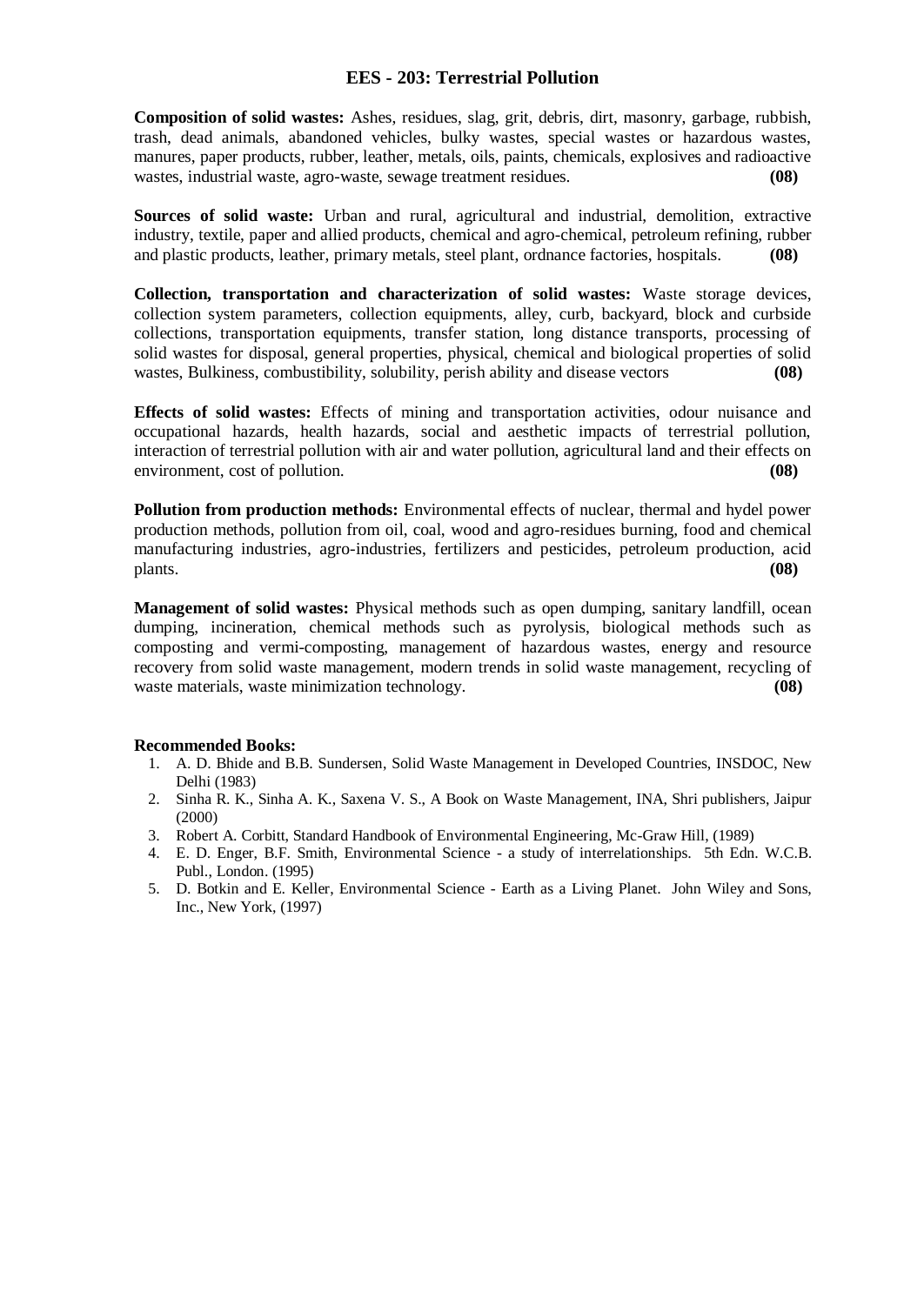- 1. Study of micrometeorological equipments.
- 2. To study principle, components and working operation of respirable dust sampler.
- 3. To study principle, components and working operation of stack monitoring kit.
- 4. Determination of NOx from ambient air.
- 5. Determination of SOx from ambient air.
- 6. Determination of RPM & TSPM from ambient air.
- 7. Construction of windrose and study of wind profiles.
- 8. Measurement of noise levels.
- 9. Evaluation of impact of refuse on physical parameters of soil quality.
- 10. Evaluation of impact of refuse on chemical parameters of soil quality.
- 11. Determination of  $CO_2 \& O_2$  by Orsat apparatus.
- 12. Analysis of physical parameters of solid waste.
- 13. Analysis of chemical characteristics of solid waste.
- 14. Determination of pollution load through leachate of solid waste dump.
- 15. Estimation of dust falls by slide and beaker method.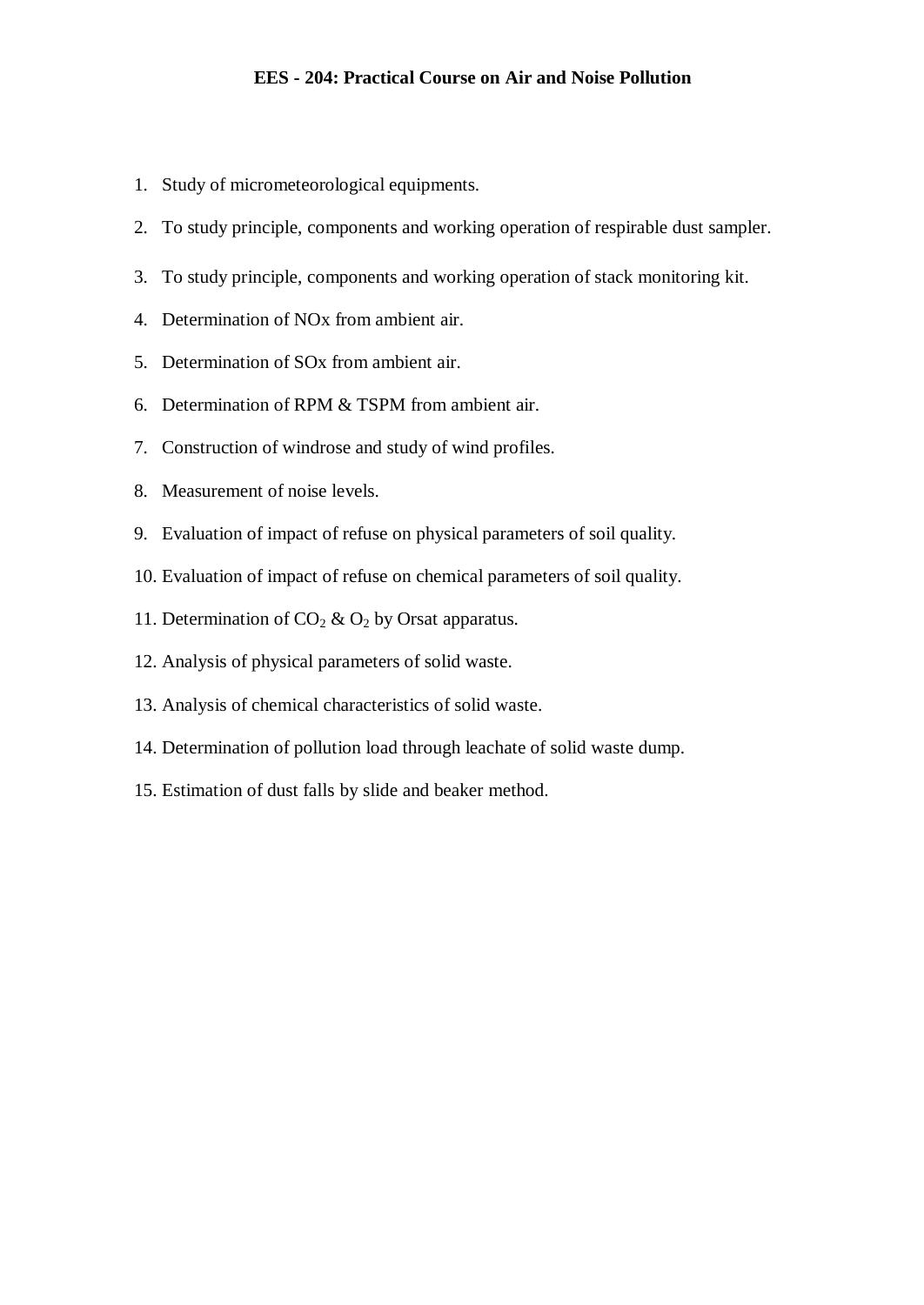#### **EES- 205 : Practical Course on Water Pollution**

- 1. Estimation of chlorides in water sample by Mohr's method.
- 2. Estimation of residual chlorine in water sample by iodometric method.
- 3. Estimation of sulphate in water sample by turbidimetric method.
- 4. Estimation of sulphite in water sample by titrimetric Method.
- 5. Estimation of ferric and ferrous iron present in water.
- 6. Estimation of chromium in water.
- 7. Estimation of nitrate in water.
- 8. Determination of Chemical Oxygen Demand (COD) in waste water.
- 9. Determination of Biological Oxygen Demand.(BOD) of a waste water.
- 10. Determination of Most Probable Number (MPN) in water.
- 11. Determination of total acidity and  $CO<sub>2</sub>$  in water.
- 12. Determination of total bacterial and fungal count from garbage piles in housing colonies.
- 13. Determination of oil/grease in water.
- 14. Determination of Inorganic Phosphorus in water.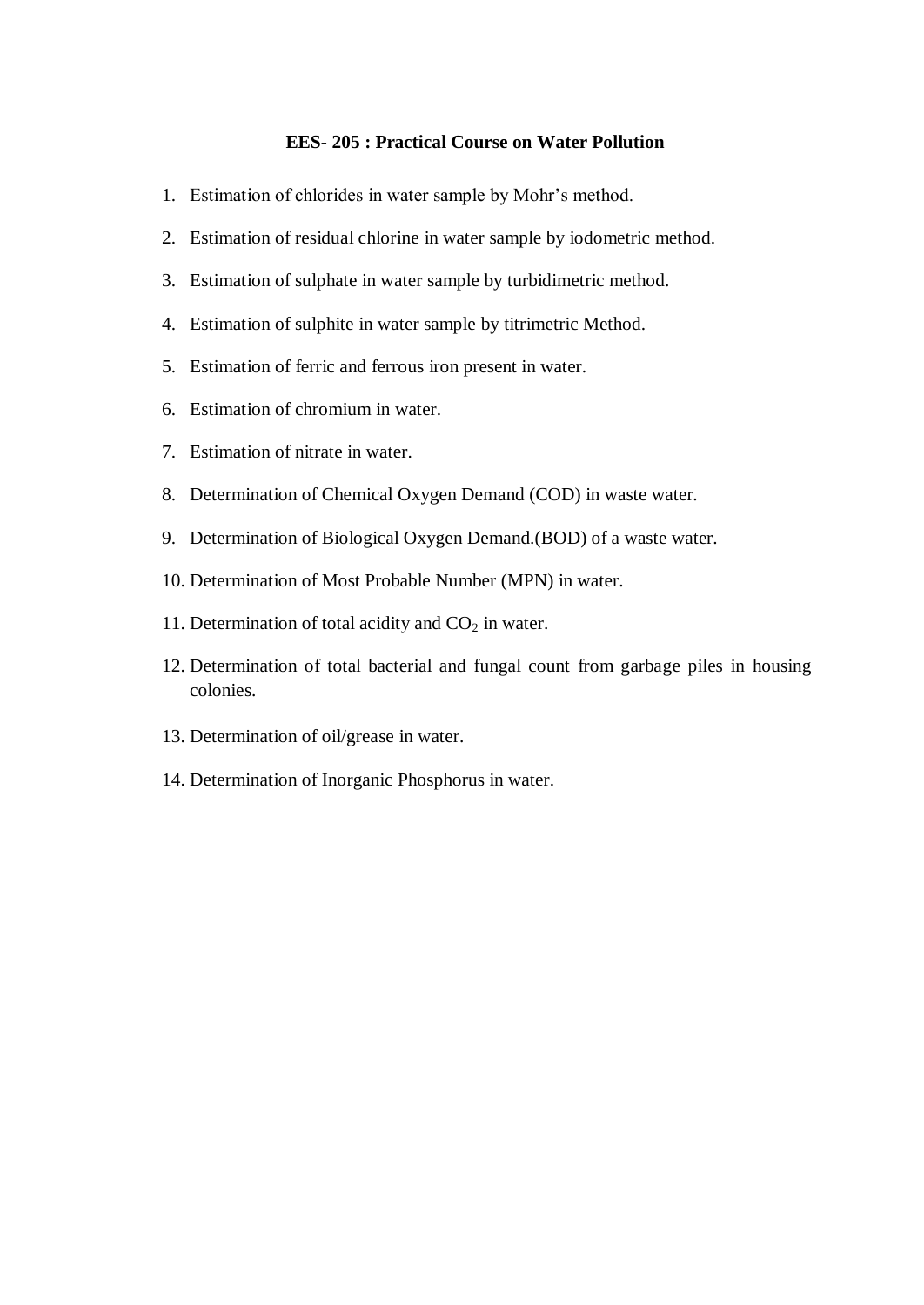#### **EES 301: Remote Sensing and Computer Applications**

**Introduction to remote sensing:** Definition, Historical perspective, Electromagnetic radiations(EMR), EMR spectrum, EMR quantities, Radiation laws, Black body and real body radiation, Hemispheric reflectance, Transmittance, Absorbance, Application of remote sensing in environmental studies. **(04)**

**Interaction of electromagnetic radiation (EMR) and remote sensing:** With earth surface: reflection, transmission, spectral signatures. With the atmosphere: scattering, absorption, refraction, Types of remote sensing, necessity, importance and scope of remote sensing, Characteristics of remote sensing,

Platforms and orbits: ground based, air borne, space borne

Orbits: geostationary satellites and polar-orbiting satellites

Sensors: MSS and TM scanners in landsat series, HRV scanners in spot series, LISS, PAN and WIFS scanners in IRS series (10)

Aerial photography: Definition, Photogrammetry, Flight lines of vertical aerial photography, Types of aerial photography, Types of films, Measurements of heights and slopes from aerial photographs, Aerial photo interpretation. Differences between aerial photography and remote sensing. **(09)**

**Application of remote sensing in environmental studies:** Land use / land cover; Wastelands; Forest, Forest fires; Water resources, Disasters; Wildlife habitat, Vegetation. **(05)**

**Computer and statistical applications:** 1.Fundamental of statistics: Collection of Data, classification and tabulation, Diagrammatic representation. Measures of central tendencies: Introduction, arithmetic mean, median mode characteristic of good average. Measure of dispersion: Introduction, measures of studying variation, Range, standard deviation, variance, mean deviation, coefficient of variation.

2. Some probability distributions: binomial, Poisson and normal distribution

3. Applied statistics: Review of Descriptive statistics, Correlation analysis, Regression analysis: Introduction, simple linear regression, fitting of regression line, ANOVA. **(10)**

**Geographical information system (GIS):** GIS: **d**efinition, capabilities and advantages, History of GIS, Objectives of GIS, Elements of GIS, Data model: Raster and vector data model, Data structures: relational, hierachical and network data structures, Overview of GIS softwares, Use of GIS in environmental management **(10)** (10)

#### **Recommended Books:**

Principles of Remote Sensing: A.N. Patel and S. Singh, Scientific Publishers (India), Jodhpur (1999).

Remote Sensing of the Environment: J.R.Jensen, Pearson Education Inc, Delhi(2003).

Remote Sensing for Environment and Forest Management: A. Mehrotra and R.K. Suri, Indus Publishing Co., New Delhi (1994).

Remote Sensing for Large Wildfires: E. Chuvieco, Springer, New York (1999).

Introduction to Geographic Information System: Chang, Kang-tang, Tata McGraw Hill, New Delhi (2002).

Geographic Information System: R.Ram Mohan Rao and A. Sharieff, Rawat Publication, New Delhi, (2002).

Environmental Science Methods, Haynes, R. (1982) Chapman & Hall, London

Business Mathematics and statistics, Vittal R. R. (1986) Murgham Publications.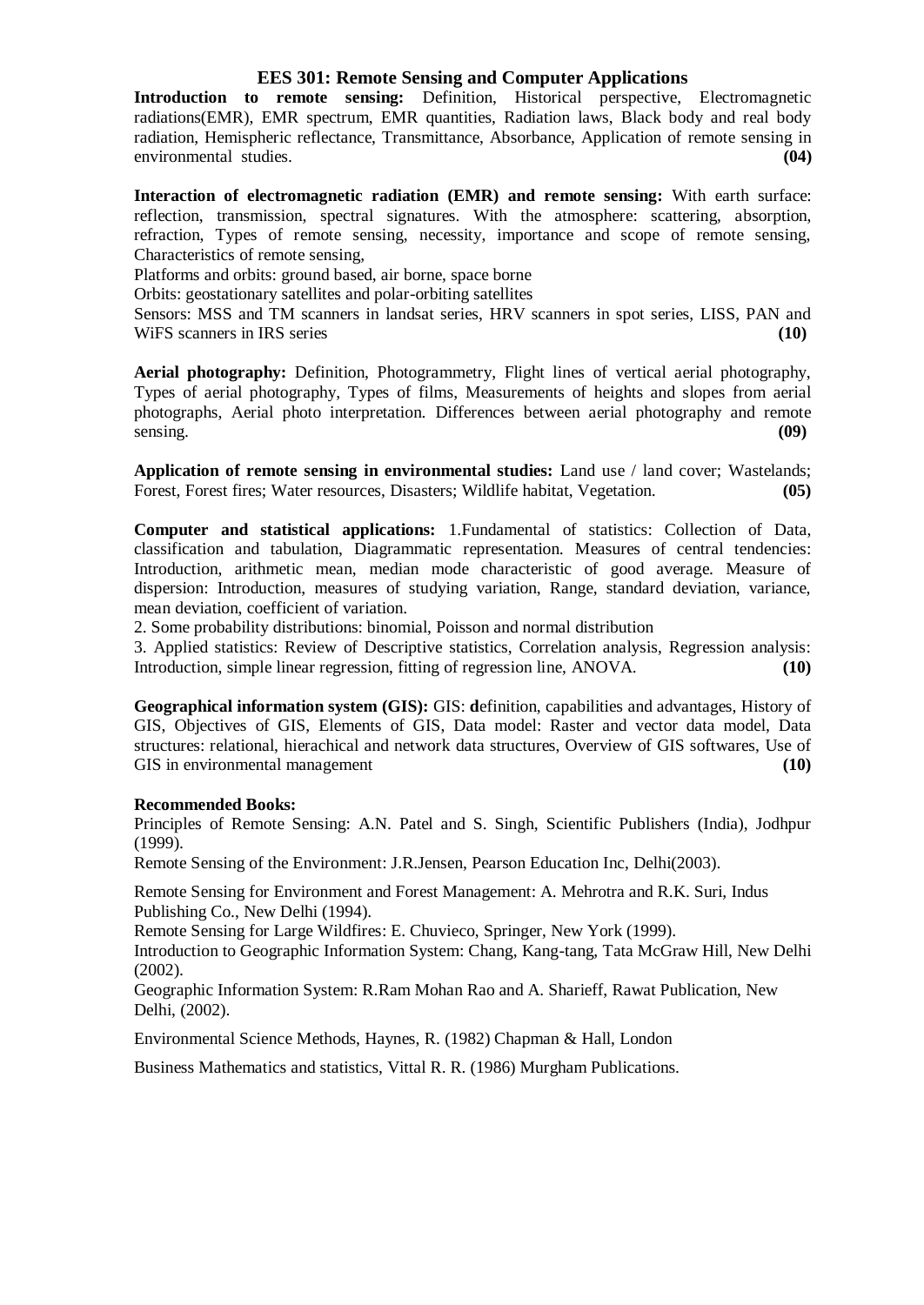### **EES 302: Environmental Monitoring for EIA**

**Environmental impact assessment (EIA):** Definition of EIA and EIS, Environmental inventory, Concepts, scope and objectives of EIA; National Environmental Policy Act (NEPA, 1969); EIA guidelines-1994 (Notification of Government of India), Procedure to review report of Environmental impact assessment. **(05)**

**Impact assessment methodologies:** Definition and concept of impact; Types of impacts (Negative & Positive: Primary & Secondary; Reversible and Irreversible; Tangible and Intangible); Impact identification; Methods for impact identification: Matrices, networks and checklists, Advantage & disadvantages of EIA methodologies. **(08)**

**Components of EIA:** Environmental Setting; Baseline data; Prediction and evaluation of impacts; Environmental management plan and monitoring, Baseline information, Prediction, evaluation and mitigation of impacts on socio-economic, air water, soil and noise environment. **(14)**

**Public participation in EIA:** Decision making, Public participation in environmental decision making, Objectives and techniques for public participation, Advantages and disadvantages of public participation. **(04) (04) (05) (04) (05) (05) (06) (06) (06) (06) (06) (06) (06) (06) (06) (06) (06) (06) (06) (06) (06) (06) (06) (16) (17) (17) (17) (17) (17** 

**Preparation and writing of EIA:** For water resources, Dams and irrigation projects; Mining and Infrastructural projects etc. **(06)**

**Environmental auditing:** Notification and guidelines for Environmental audit; Scope, applicability and objective of environmental audit; procedure of environmental auditing; Water, raw material and energy balance; Hazardous waste audit, Safety audit; Applicability of statutory environmental audit statement. **(11)**

- 1. Environment Impact Assessment: Larry W. Canter, Mc-Graw Hill Inc., New York (1996).
- 2. Introduction of Environmental Impact Assessment: John Glassion, Rikay Therival and A. Chadwick, UGC Press Ltd., London (1994).
- 3. Methods of Environmental Impact Assessment: Peter Morris, Ricky Therivel, UGC Press Limited, London (1994).
- 4. Environmental Impact Assessment & Management: Daya Publishing House, New Delhi (1998).
- 5. Using Environmental Management system to improve profits: B. Pearson, BFP Little and M. J. Brierley, Graham & Thotrman, Kluwer Academic Publisher Group, London(1992).
- 6. A monograph on Environmental Audit: The Institute of cost and works Accounts of India, New Delhi (1994)
- 7. Handbook of Environmental Impact Assessment (Vol. I): Judith Petts, Blackwell Science, USA (1999).
- 8. Handbook of Environmental Impact Assessment (Vol. II): Judith Petts, Blackwell Science, USA (1999).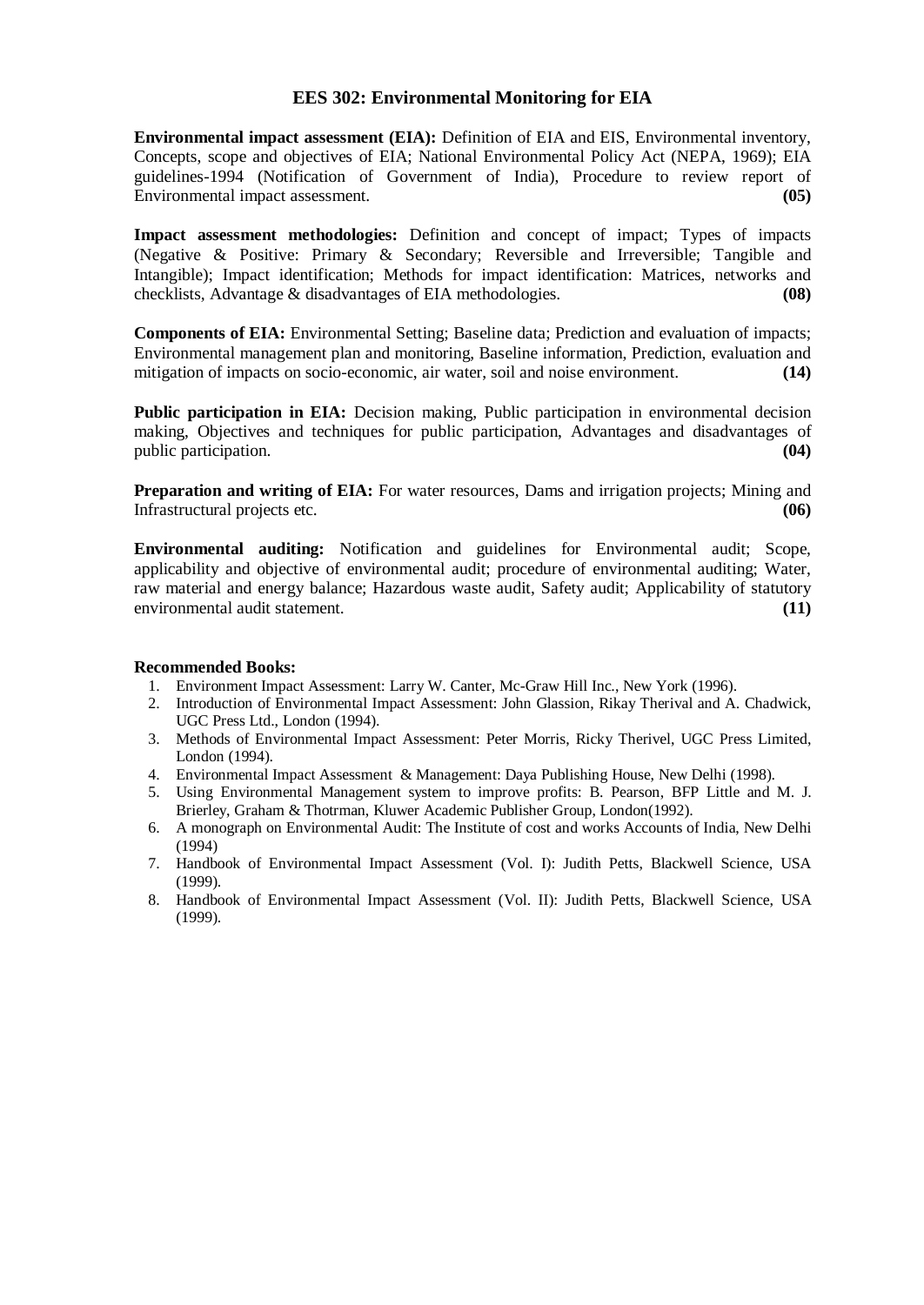#### **EES 303: Pollution Control and Waste Management**

**Primary wastewater treatment :** Introduction to wastewater treatment, Volume and strength reduction of wastewater, Flow diagram of wastewater treatment, Preliminary treatments **- f**low measurement, screen and shredder, grit chamber, skimming tank., Primary treatments**s**edimentation, primary clarifier, final clarifier. **(06)**

**Secondary wastewater treatment:** Trickling filter, activated sludge process, biological tower, combined filtration and aeration process, tapered, step and extended aerations. Low cost treatments- sand filter, contact bed, rotating biological contactor, septic tank, stabilisation pond and lagoons. **(06)**

Tertiary wastewater treatment : Chemical precipitation, Membrane filtration, Reverse osmosis, Ion exchange, Electro-dialysis and Effluent disinfections, Design aspects of effluent treatment plant (ETP), Concept, operation and maintenance of common effluent treatment plant (CETP), Wastewater treatment for major industries such as fertilizer, sugar, petroleum refining, pesticides, pulp and paper, textile and power generation. **(14)**

**Sludge treatment :** Organic and inorganic sludges, Primary and secondary sludges, Compressible and noncompressible sludges, Thickening, Conditioning, Dewatering, Filtration, Digestion and Drying of sludges, Sludge disposal strategies.

**Solid waste management :** Land filling, Incineration, Pyrolysis, Composting, Biogas generation and recycling; Hazardous waste management;generation, classification, collection, storage, transportation and disposal. **(08)**

Air and noise pollution control : Control of particulate matters; Gravity settling chamber, Cyclone separator, Bag filter and Electrostatic precipitator; Control of gaseous pollutantsscrubbing, adsorption, combustion and dispersal. Noise pollution control; at source, during transmission and at receptor. **(08)**

- 1. Waste Water Engineering: Metcalf & Eddy, Tata Mc-Graw Hill Publishers, III Edition (1995)
- 2. Water Supply and Sanitary Engineering: S. C. Rangwala, Charotar publishing house, Anand (1992)
- 3. Water and Wastewater Technology: Mark J Hammer & Mark J Hammer Jr., Prentice Hall of India, IV Edition (2002)
- 4. Environmental Pollution Control Engineering: C.S.Rao,New Age International (P) Ltd. (1991)
- 5. Sewage Disposal and Air pollution engineering: S. K. Garg, Khanna publishers, New Delhi (1998)
- 6. Air Pollution and Control: Mowli and Subbayya, Divyajyoti Prakashan, Jodhpur (1989)
- 7. Air Pollution: V.P. Kudesia, Pragati Prakashan, New Delhi (1997)
- 8. Noise Pollution and Management: G. Gaur, Sarup and Sons, New Delhi (1997)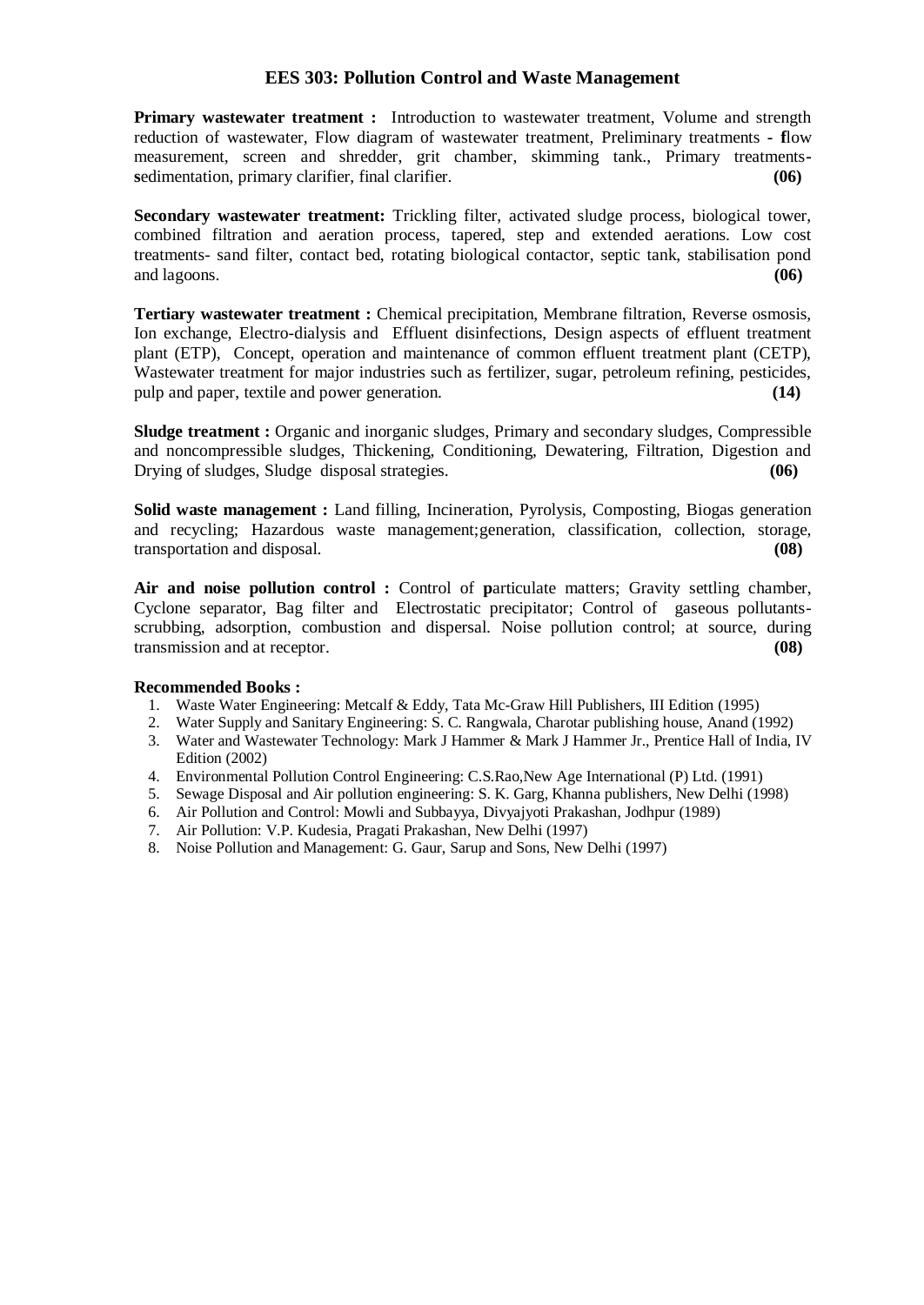## **EES-304: Practical Course on Environmental Monitoring**

- 1. Basic program for BOD/COD/Hardness
- 2. Interpretation of aerial photographs.
- 3. Use of GIS software for environment studies
- 4. Determination of height of the object in aerial photographs
- 5. Interpretation of satellite images
- 6. Study of energy plants.
- 7. Impact of air pollution on photo density flux of plant leaves.
- 8. To study the impact of flood on ecology.
- 9. To estimate the effect of exhaust gases on chlorophyll content in different plants.
- 10. Determination energy content of biomass.
- 11. Assessment of urban / Industrial forestry.
- 12. Computations of measures of central tendency Viz: mean, mode, median etc. and graphical representation of data through histogram, dot plot, box plot
- 13. Computation/calculation of measures of dispersion for datasets based on environmental experiments viz: soil testing, air temperature, bacteria analysis, water wasted data, green house/ watershed managements etc.
- 14. Computation/calculation of correlation for datasets based on environmental experiments, viz: scatter plot for bivariate data, fiiting of regression lines, ANOVA, calculation of  $R^2$ .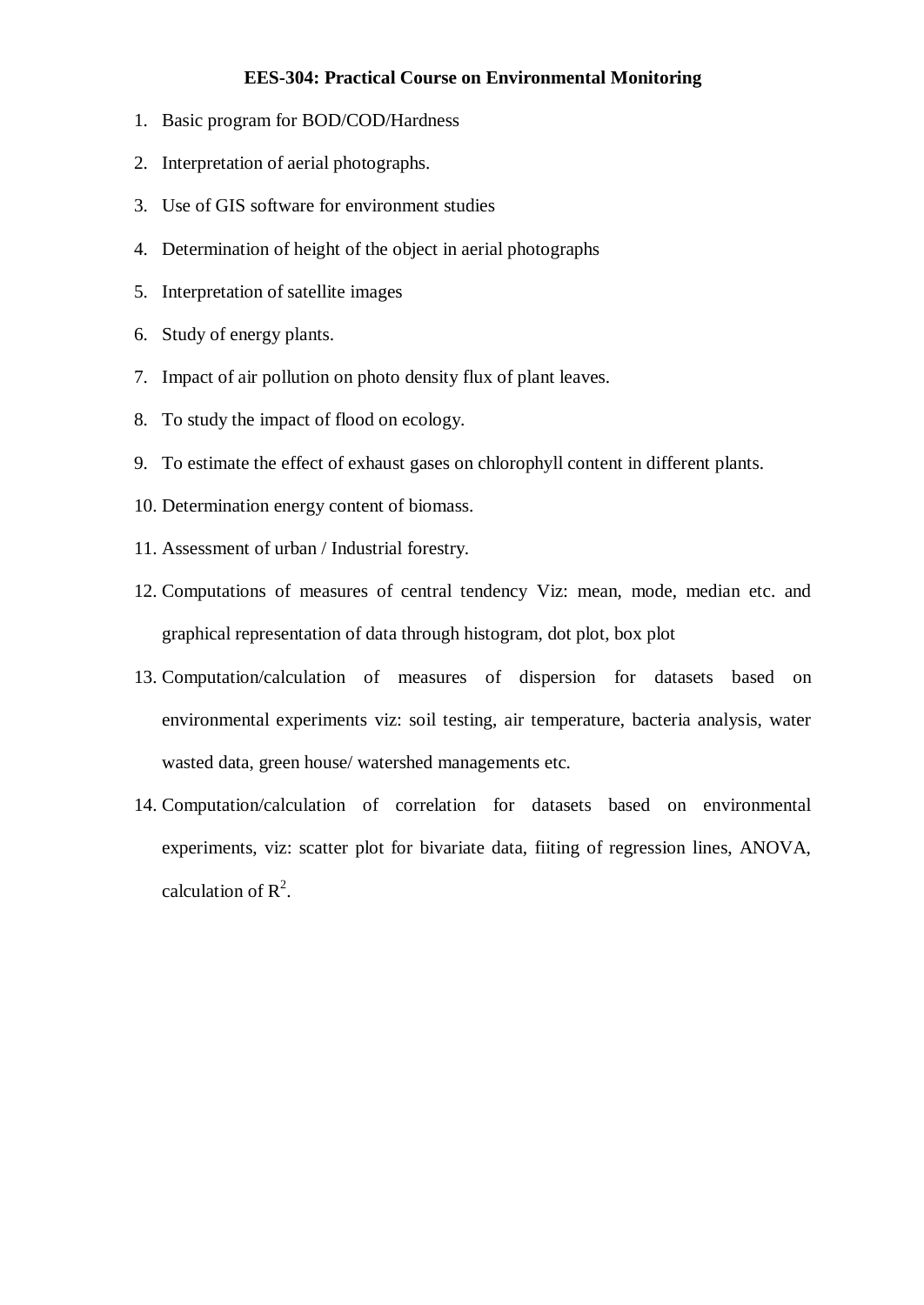## **EES-305: Practical Course on Pollution Control and Waste Management**

- 1. To determine the ambient air quality in industrial belt.
- 2. Study on noise and dust pollution in flourmills.
- 3. To evaluate the impact of traffic density on mix environment.
- 4. To study the effluent characteristics of pulp and paper industry.
- 5. To study pollution potential of dairy effluent.
- 6. Analysis of textile mill effluent.
- 7. Estimation of MLSS, MLVSS from the sewage.
- 8. Determination of chlorine demand for drinking water.
- 9. To study environmental status of thermal power plant.
- 10. To draw the flow chart for industrial effluent treatment.
- 11. Design of settling tank.
- 12. Design of aeration tank.
- 13. To compare the impact of chemical pesticides vis-à-vis bio-pesticides on micro flora.
- 14. To examine the effect of chemical v/s bio-fertilisers on root ramification and plant growth.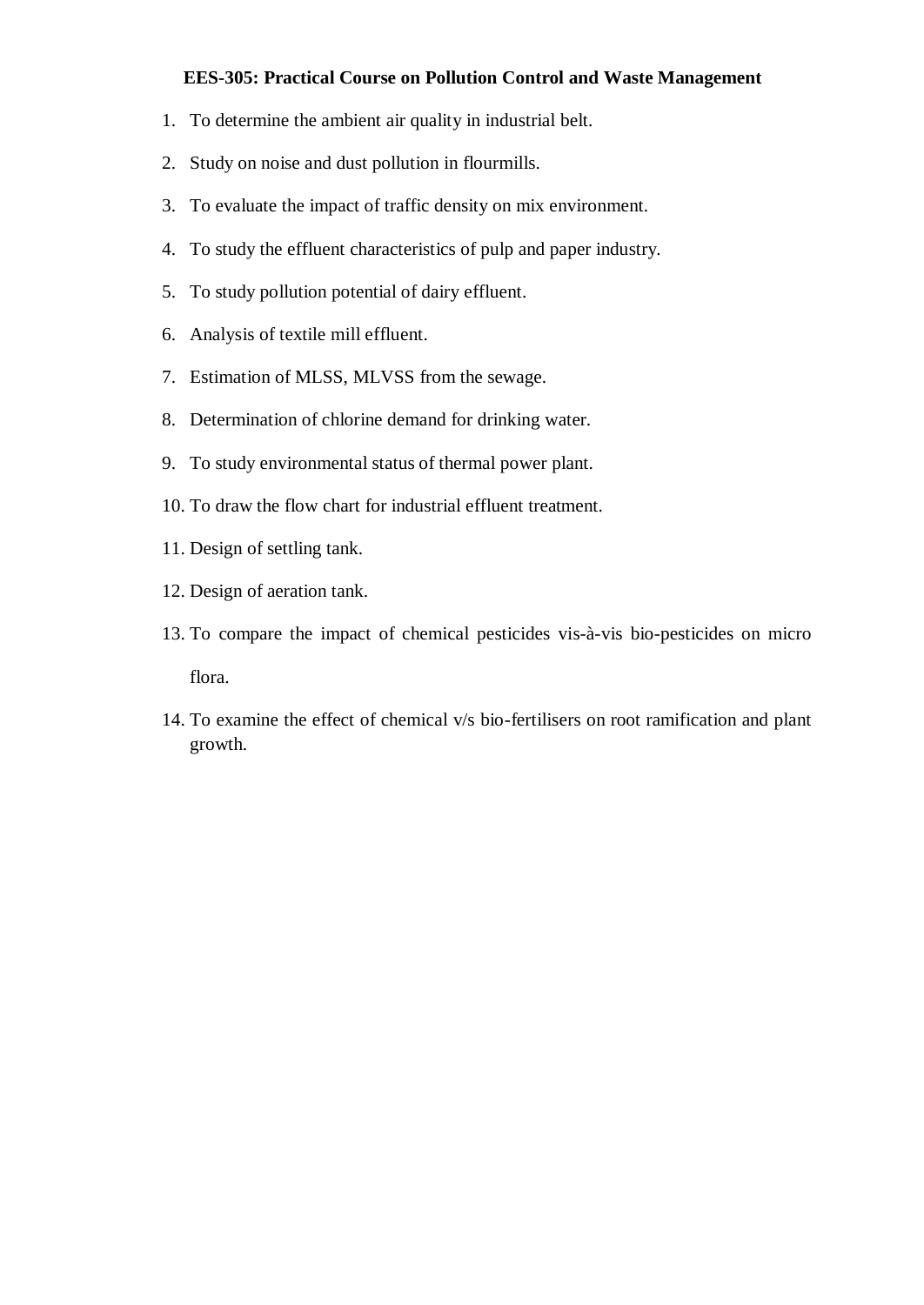## **EES 401: Industrial Safety, Hygiene and Toxicology**

**Industrial safety:** History and development of safety movement, Need for safety, Safety legislation: Acts and rules, Safety standards and codes, Safety policy: safety organization and responsibilities and authorities of different levels, Accident sequence theory, Causes of accidents, Accident prevention and control techniques, Plant safety inspections, Job safety Analysis and investigation of accidents, Role of safety committee and its formation, Safety awareness programme: motivation, education and training, Appraisal of plant safety and measurement of safety performance, Total loss control concep, Introduction to productivity, Quality, Reliability, and Safety (PQRS) theory. **(10)**

**Risk assessment and management:** Checklist procedure, Preliminary hazard analysis, What if analysis, Failure mode effect analysis, Hazard and operability (HAZOP) studies, Hazard analysis techniques: Fault tree analysis, Event tree analysis, General outline of DOW index, Risk estimation and management, Major hazard control, On-site and Off-site emergency preparedness.  **(04)**

**Specific hazards:** Identification of hazard, Categorization methods for elimination of hazard, Mechanical hazards; machine guarding, safety with hand tools/ portable power tools, Pressure vessel hazards and their control, Safety in material handling: hazards and safe Practices, safety with storage of materials, Electrical hazards: classification, safe work practices, Chemical hazards: laboratory safety, bulk handling of chemicals, Fire and explosion hazards, Fire detection, Prevention ,control, and extinguishments, Industrial layout, Industrial waste management. **(10)**

**Industrial hygiene:** Environmental stresses: physical, chemical, biological and ergonomic stresses, Principles of industrial hygiene, Overview of control measures. Permissible limits. Stress, Exposures to heat, Heat balance, Effects of heat stress, WBGT index measurement, Control Measures. Chemical agents, IS/UN classification, Flammables, Explosives, Water sensitive chemicals, Oxidants, Gases under pressure, Chemicals causing health hazards: irritants, asphyxiates, anaesthetics, systemic poisons and carcinogens, Chronic and acute exposure, Routes of entry, Types of airborne contaminants, Introduction to air sampling and evaluation methods, Occupational exposure limits, Engineering control measures, Principles of ventilation. **(10)**

**Elementary industrial toxicology:** Introduction, Definitions, Major toxic substances, Environmental agents causing public concern, Factors affecting toxicity,  $LD<sub>50</sub>$ : definition and uses, Dose response curve, Extrapolation of animal studies results to human, Probit factor, Carcinogenesis: initiation, promotion and progression, Chemicals and industrial processes associated with human cancer, Occupational exposure limits, Threshold limit values (TLV) and criteria used in arriving at TLV, Morphological, functional and biochemical changes. **(08)** 

**Occupational health:** Concept of health and occupational health, Spectrum of health, Occupational and work related diseases, Levels of prevention, History of occupational health, Characteristics of occupational diseases, Essentials of occupational health service, personal protective equipments (respiratory and non-respiratory) **(06)**

- 1. Industrial Safety and pollution control handbook: National Safety Council and Associate publishers Pvt. Ltd, Hyderabad(1993).
- 2. Handbook of Environmental Health and Safety: Herman Koren and Michel Bisesi, Jaico Publishing House, Delhi (1999).
- 3. Environmental Toxicology and Chemistry: Donald G. Crosby , Oxford University Press, USA (1998).
- 4. Handbook of Environmental Risk Assessment and Management: Peter Calow, Blackwell Science Ltd. USA (1998).
- 5. Principals of Environmental Toxicology: Ian C. Shaw and John Chadwick,Taylor and Francis, USA (1998).
- 6. The Factories Act-1948, Government Printing Press, Civil lines, Delhi (1994).
- 7. Risk Assessment and Environmental Management: D. Kofi Asvite-Dualy, John Willey & Sons, West Sussex, England (1998).
- 8. Introduction to Environmental Engineering & Science:Gilbert M. M., Pearson Education, Singapore (2004).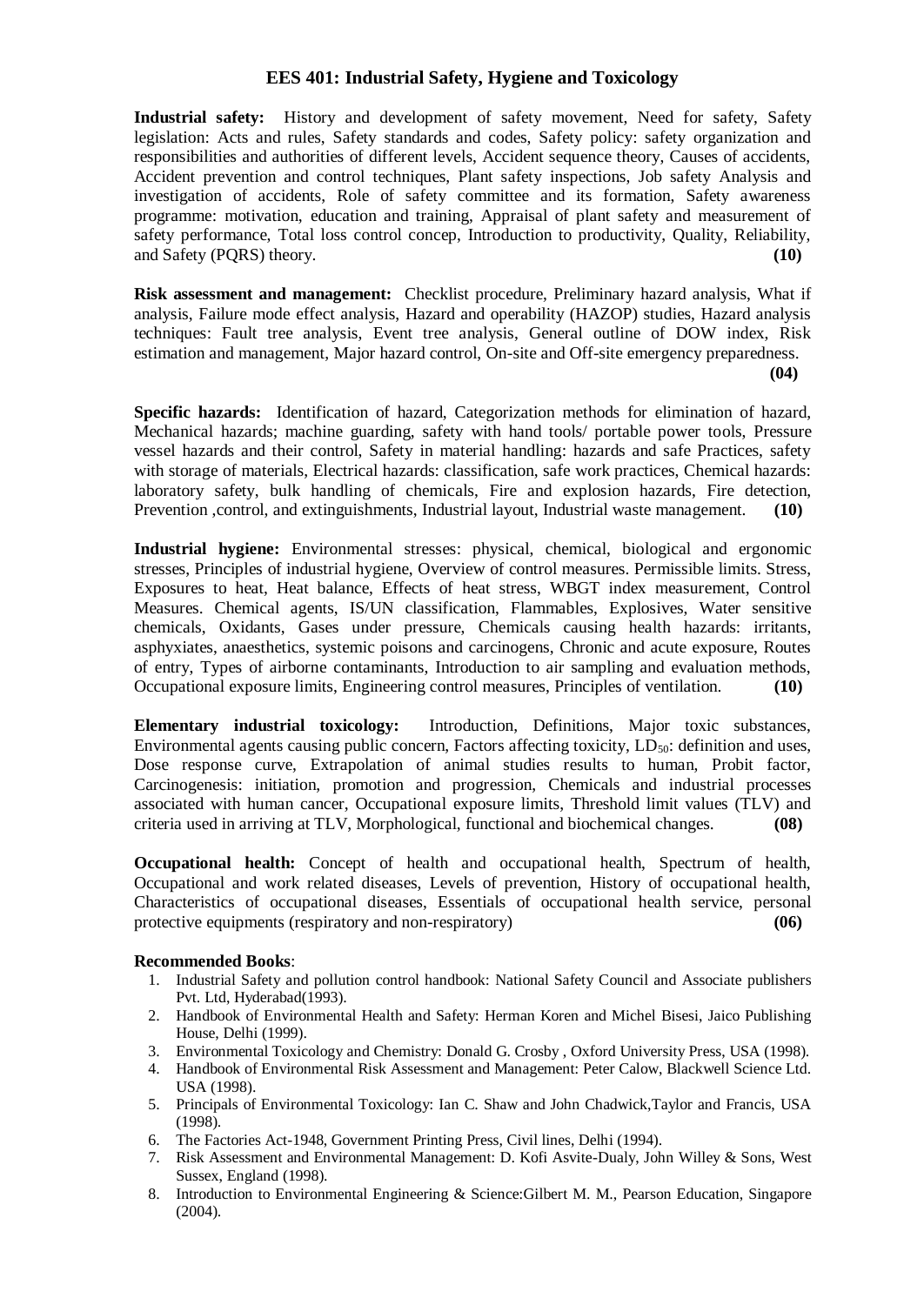#### **EES 402: Environmental Policies and Legislation**

**Environmental policy:** Population, industrialization and urbanization policies of GOI, International and Government of India's policies in the protection of environment; Environment action plan (EAP); Making of environmental laws; implementing the laws. National Forest Policy, 1989, National Water Policy, 2002. **(07)**

**Policy statement for abatement of pollution:** Introduction, problems, objectives and future directions; Critical polluted areas and their standards; Constitutional provision regarding Environmental Protection (article 48 and 58 A) **(07)**

**Leading case studies:** The Environmental concern in India, Silent valley; Sardar Sarovar; Tehri Dam and Chipko Movement. **(04) Contract Contract Contract Contract Contract Contract Contract Contract Contract Contract Contract Contract Contract Contract Contract Contract Contract Contract Contract Contract Contract** 

**Global environmental awareness and action plan:** Stockholm Conference (UNCHE); Montreal Protocol; UN conference on environment and development, Rio (UNCED) Summit; Population conference, Cairo and climatic change conference, Kyoto; International union for conservation of nature and natural resources (IUCN); UN environmental programmers (UNEP); World-wide fund for nature (WWF). **(10)**

**Environmental laws in India:** The Factories Act,1948 and Amendment thereof, The Water (prevention and control of pollution) Act,1974; The Forest (conservation) Act,1980; The Air (prevention and control of pollution) Act,1981; The Environment (protection) Act,1986, Public Liability Insurance Act,1991, The Wildlife (protection) Act,1972. **(12)**

**Environmental rules in India:** Hazardous Waste (management and handling) Rules,1989; Rules framed under industrial waste; Biomedical waste management rules; Noise and Environmental Pollution under Motor Vehicles Rules,1989; Noise Pollution (regulation and control) Rules, 2000; Coastal Zone Regulation,1991. **(08)**

- 1. Environmental Governance -The Global Challenge: Lamont, C., Affiliated East-West Press Pvt. Ltd, New Delhi (1998).
- 2. A Text book in Environmental Sciences: Subramanian, Narosa Publishing House, New Delhi (2000).
- 3. Environment and Pollution Law Manual: Mohanty S. K., Universal Law Publishing Co-Pvt. Ltd., New Delhi (2000).
- 4. Labour and Industrial Law: Sing, A, K. and Agrawal R. K., Pioneer Printers, Agra (2000).
- 5. Environmental Policies: Sinha P. C., Anmol Publications Pvt. Ltd, New Delhi (1998).
- 6. Environmental Geography: Savindra Singh, Prayag Pustak Bhawan, Allahabad (2002).
- 7. Climate Change in Asia and Brazil: James G. Speth and Mohaned EL-Ashry, TERI, New Delhi (1994).
- 8. Environmental Guidelines and Standards in India:Goel P. K and Sharma K. P, Techno Science Publications, Jaipur (1996).
- 9. Commentaries on water and air pollution law: Lal, Universal Publication,New Delhi(1992).
- 10. Earth Summit, Vol. I & II: Bhaskar Rao, Universal Publication, New Delhi (1996).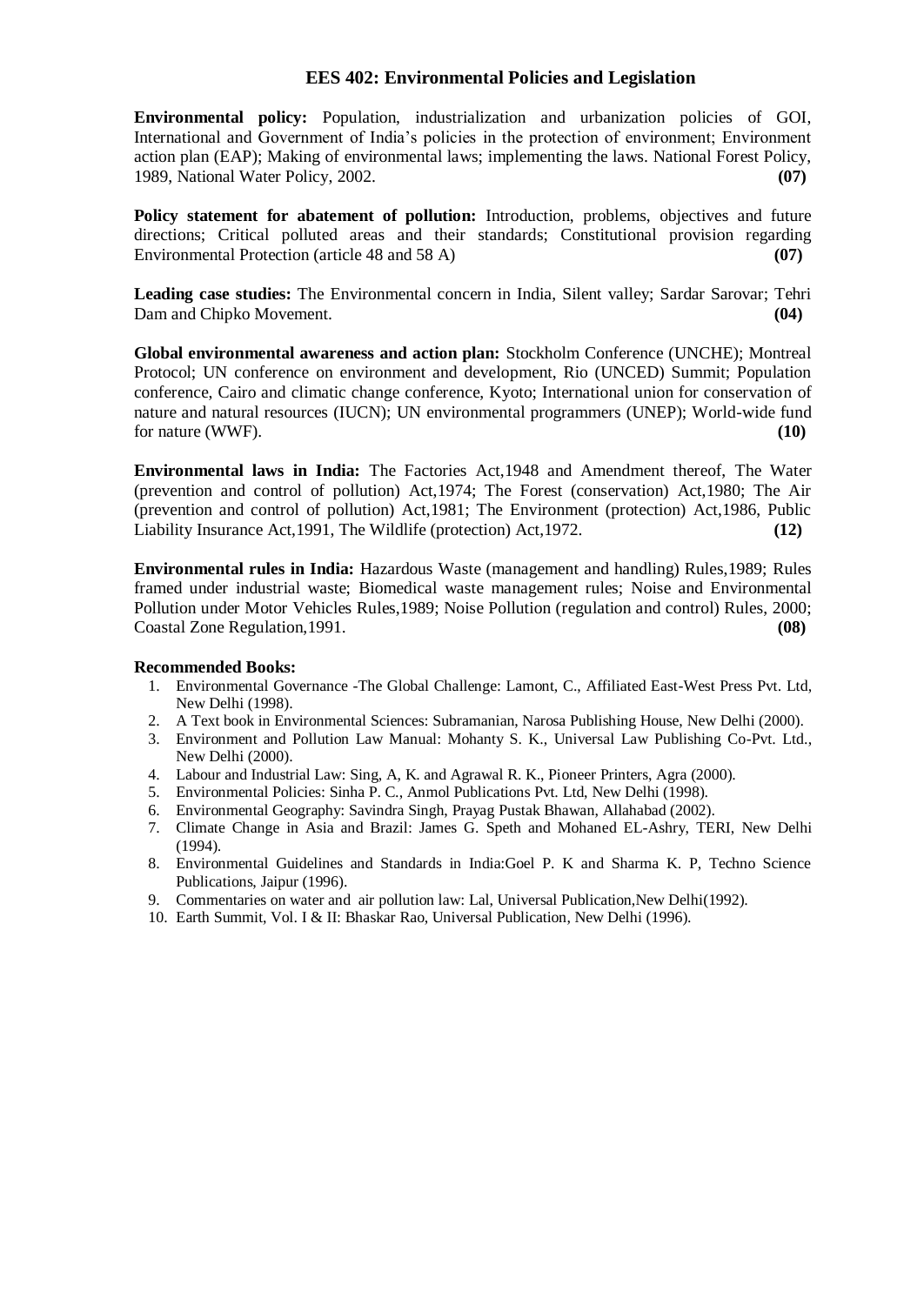#### **EES-403: Nature Conservation and Environmental Management**

**Biodiversity conservation:** Causes for loss of biodiversity, Biodiversity Hot spot, Strategies for biodiversity conservation, National park, Sanctuaries, biosphere reserve, Gene Pool, Listing of endangered and threatened species, Convention on Biodiversity (CBD) **(10)**

**Conservation of resources:** Natural resources and its classification ; Mineral resources- use of minerals, mineral exploration and extraction, environmental impacts of mineral extraction, Wild life resources; conservation measures, necessity for conservation, Wild life research in India; Forest resource; importance, Forest conservation, Water resources; worldwide distribution and uses of water, sources of water, Managing of water resources, Environmental impact of resource exploitation, Wasteland reclamation, Wetland; Definition, types, characteristic, Benefits, Watershed management- **a**pproach and prioritization of watershed, principle of influencing operation, Rain water harvesting- Definition, techniques, methods for groundwater recharge **(16)**

**Environment Biotechnology:** Vermiculture technology- Role of earthworm, process of vermin-composting, applications; Bio-fertilizer technology- Definition, classification importance, prospects; Fermentation Technology- Bioreactor, Overview of the fermentation process, Bioreactor design, materials of the bioreactor, **(06)**

**Non-conventional energy sources and their programs in India:** Biogas, Wind Mill (wind farm, Advantages and limitation, wind energy), Solar energy (SPV,ST), Geothermal energy, Nuclear energy (Nuclear reactor, Status of Nuclear power, Cost befit analysis) Hydro power (small hydel project), Tidal power **(06)**

**ISO 14000:** Definition, Standards (14001), TC-207, EMAR and EMAS, TAG. ISO 9000, ISO 14001, Relation between ISO 14001 and ISO 9000, Certification, Accreditation and Registration, Preparation for ISO 14000 **(04)**

**Environmental Education:** Concept, Definition, History, Objectives, Teacher training program, Environmental aspects need to be highlighted in EE, EE at various levels, Role of NGO's in EE **(06)**

- 1. Biodiversity: K. C. Agrawal, Agro Botanical Publishers, New Delhi, India (1996),
- 2. Environmental Biology: S.N.Prasad, Campus Books International, New Delhi (2000),
- 3. Fundamentals of Biotechnology: S.S.Purohit and S.K.Mathur, Agro Botanical Publishers, New Delhi, India. (1990).
- 4. Environmental Biology: K. C. Agrawal, Agro Botanical Publisher, New Delhi, India. (1993).
- 5. Compendium of Environmental Statistics: Central Statistical Organization, Dept. of State. Ministry of Planning and Programme Implementation, Govt. of India. (1997).
- 6. Environment Pollution and Development: Prof. Chandra Pal, Mittal Publications, New Delhi (1999).
- 7. Environmental Guidelines and Standards in India: P. K. Goel and K. P. Sharma, Techno science Publications, Jaipur, (1996).
- 8. Global Environmental Chemistry: D. C. Parashar, C. Sharma and A. P. Mitra, Narosa Publishing House (1998).
- 9. Environmental Challenges and the Universities: AIN (1994).
- 10. Environment and Development: I. S. Grover and A. K. Thukval, Scientific Publishers, Jodhpur (1998).
- 11. Principles of Environmental Biology P.K.G. Nair, Himalaya Pub. House, Delhi.
- 12. Elements of Biotechnology P. K. Gupta, Rastorgi Publication, Meerut.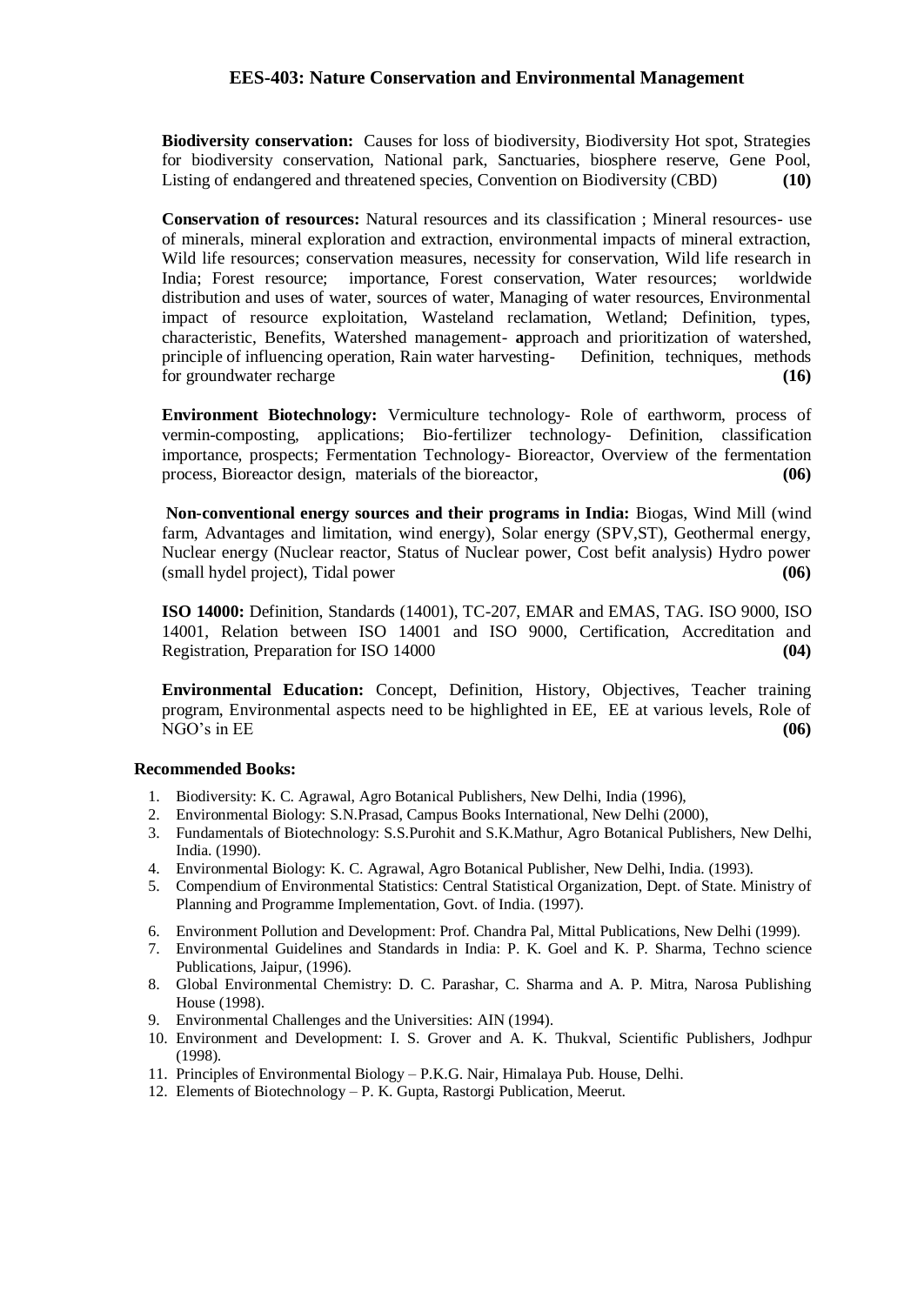## **EES –404: Practical Course on Industrial Visits**

**Industrial visits:** Sugar, Distillery, Dairy, Foundry, Textile, Pulp and Paper, Pharmaceutical, Chemical, Food Processing Agrochemical, Fertilizer, etc. Writing of report on the local industrial visits and long tour report.

**Case study on EIA:** Any one case study from the followings: Mining, Hydel , Irrigation and Thermal Power Plant

### **EES - 405: Practical Course on Research Dissertation**

Dissertation topic on environmental protection and nature conservation. The students are expected to study the local environmental problems related to the following aspects during their dissertation.

- a. Urban environmental problems.
- b. Quality of water resources.
- c. Watershed management.
- d. Biodiversity.
- e. Reclamation of problematic soil.
- f. Bioremediation.
- g. Health effects of pollution.
- h. Environmental and socio-economic impacts of various human activities.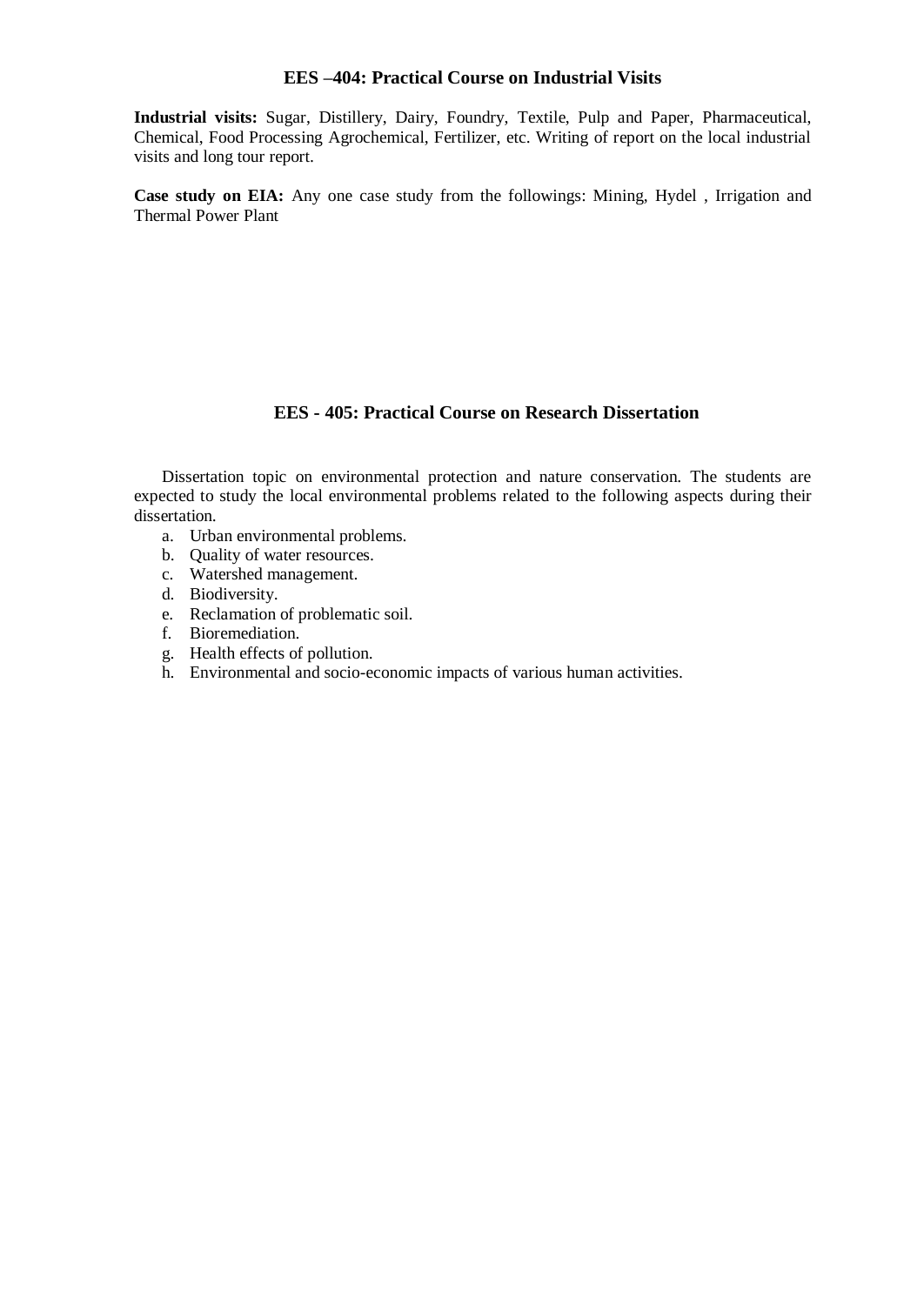# **SCHOOL OF ENVIRONMENTAL AND EARTH SCIENCES North Maharashtra University, Jalgaon**

## **Model for implementation of the**

## **Credit-Grade based Performance and Assessment (CGPA) system**

## M.Sc. course

In tune with the concept and suggestions of the UGC and NAAC, technological advancement and social needs and to make the teaching effective and meaningful, School of Environmental and Earth Sciences has been permitted to adopt Credit-Grade based Performance and Assessment (CGPA) system from the academic year 2009-2010 for the course M.Sc. (Environmental Science) being run in the school. The modalities and operational details of the credit system shall be as follows.

## **A. Features of the CGPA System:**

- 1. Master's degree course, M.Sc being run in School would be of 84 credits each.
- 2. One credit for the theory course shall be of the one clock hour per week running for 15 weeks. Thus, each theory course of 4 h per week teaching shall be of 4 credits.
- 3. Four credits for each practical course shall be awarded to the 8 h of laboratory exercise per week for a semester. As per the guidelines of the work load, each batch for practical course shall consist of 10-12 students and each batch shall perform the laboratory exercise twice in a week. Thus, each practical course shall be of 8 h laboratory exercise per week with 4 credits.
- 4. Four credits shall be awarded to the Project course, which will commence from III Semester and the final work and report will be completed during IV Semester. The marks and the credits will be allotted in IV Semester.
- **5.** Two credits, one each in first two semesters (i.e. for Semester I and II) have been allocated for the Tutorials/Home assignments. Besides, for every theory course one Take Home Assignments of 25 marks each shall be conducted. Average marks of all the home assignment in the given semester will be considered. No grade will be given for the tutorial. However, the completion of the credit for the tutorial shall be compulsory.
- 6. Two credits, one each in the III and IV semesters have been allocated for the Seminar. There shall be one seminar per student. Marks out of 25 will be allocated per semester for this as per break up given below in (g). No grade will be given for the seminar. However, the completion of the credit for the seminar shall be compulsory.
- 7. Every student shall complete 84 credits in a minimum of four semesters. All Semesters will have 21 credits each.
- 8. Academic calendar showing dates of commencement and end of teaching, internal assessment tests and term end examination shall be duly notified before commencement of each semester every year by the School.

## **B. Evaluation of the student:**

- **(a)** The evaluation of the student shall be divided into two parts viz. **Internal Assessment**  and **Term End Examination (semester end examination)** with a weightage in the ratio of 25:75, as approved by the committee.
- **(b)** Standard of passing –
- (i) There shall not be pass or fail for the internal assessment. However, the attendance for the internal assessment shall be compulsory.
- (ii) Minimum marks for passing the Term End Examination in theory/practical/project course shall be 40%.
- (iii) Minimum marks for passing the theory/practical/project course ( i.e. sum of the marks obtained in internal and term end examination) shall be 40%.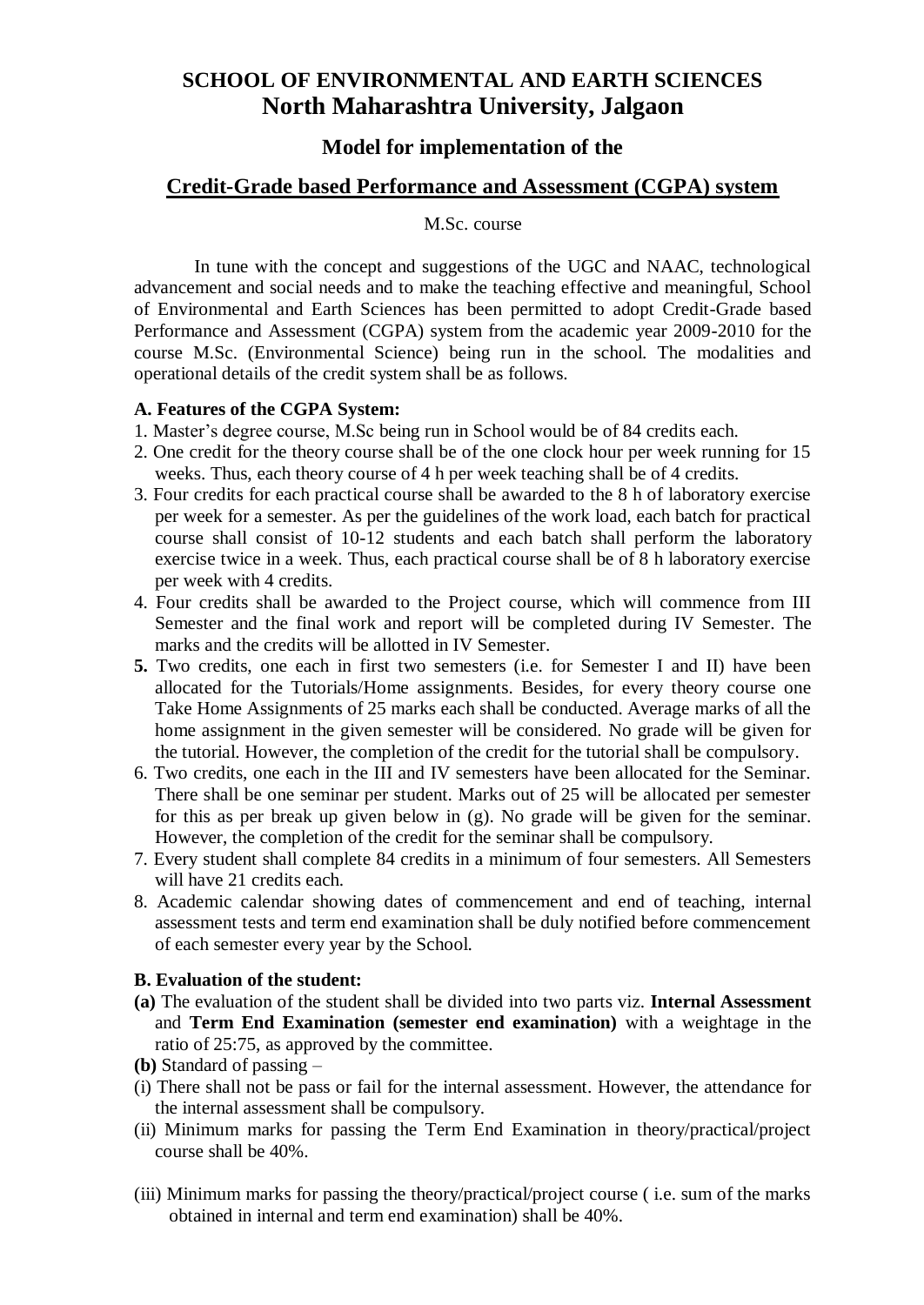| <b>Heads</b> | <b>Marks</b> | <b>Evaluating Authority</b> |
|--------------|--------------|-----------------------------|
|              |              |                             |

**(c)** The distribution of marks for each theory paper of 4 credits at term (Semester) end examination and for continuous internal assessment (Minor tests), as approved by the committee shall be as follows:

| <b>Theory Examination</b> | <b>Maximum marks</b> |
|---------------------------|----------------------|
| Internal assessment       | 25                   |
| Term end examination      | 75                   |
| Total marks               | 100                  |

**(d)** The distribution of marks for each laboratory course of 4 credits at term (Semester) end examination and for continuous internal assessment (Minor tests), as approved by the committee shall be as follows:

| <b>Practical Examination</b> | <b>Maximum marks</b> |
|------------------------------|----------------------|
| Internal assessment          |                      |
| Term end examination         |                      |
| l Total marks                | 100                  |

**(e)** The Project course will commence from III Semester and the final work and report will be completed during IV Semester. The marks and the credits will be allotted in IV Semester. The distribution of marks for Project course of 4 credits at term (Semester) end examination and for continuous internal assessment (Minor tests), as approved by the committee shall be as follows:

| <b>Practical Examination</b> | <b>Maximum marks</b> |
|------------------------------|----------------------|
| Internal assessment          |                      |
| Term end examination         |                      |
| Total marks                  | 100 L                |

## **(f) Internal Assessment:**

- (i) Internal assessment for each course would be continuous and dates for each internal test/practical test will be pre-notified in the time table for teaching or placed separately as a part of time table.
- (ii) Each subject teacher shall coordinate this activity and maintain the record of the internal tests conducted.
- (iii) Internal assessment for each course shall be of 25 marks.
- (iv) There shall not be pass or fail for the internal assessment. However, the attendance for the internal assessment shall be compulsory.

## **For Theory Courses:**

- (i) Two internal tests for each theory course comprising of 4 credits shall be conducted by the subject teacher.
- (ii) Each test shall be of 25 marks.
- (iii) The marks for each test shall be displayed on notice board within seven days of conducting the test.
- (iv) It is mandatory to show the answer sheets of all tests to the students.

## **For Practical Courses:**

The internal assessment for the practical courses will be based on the following 03 heads: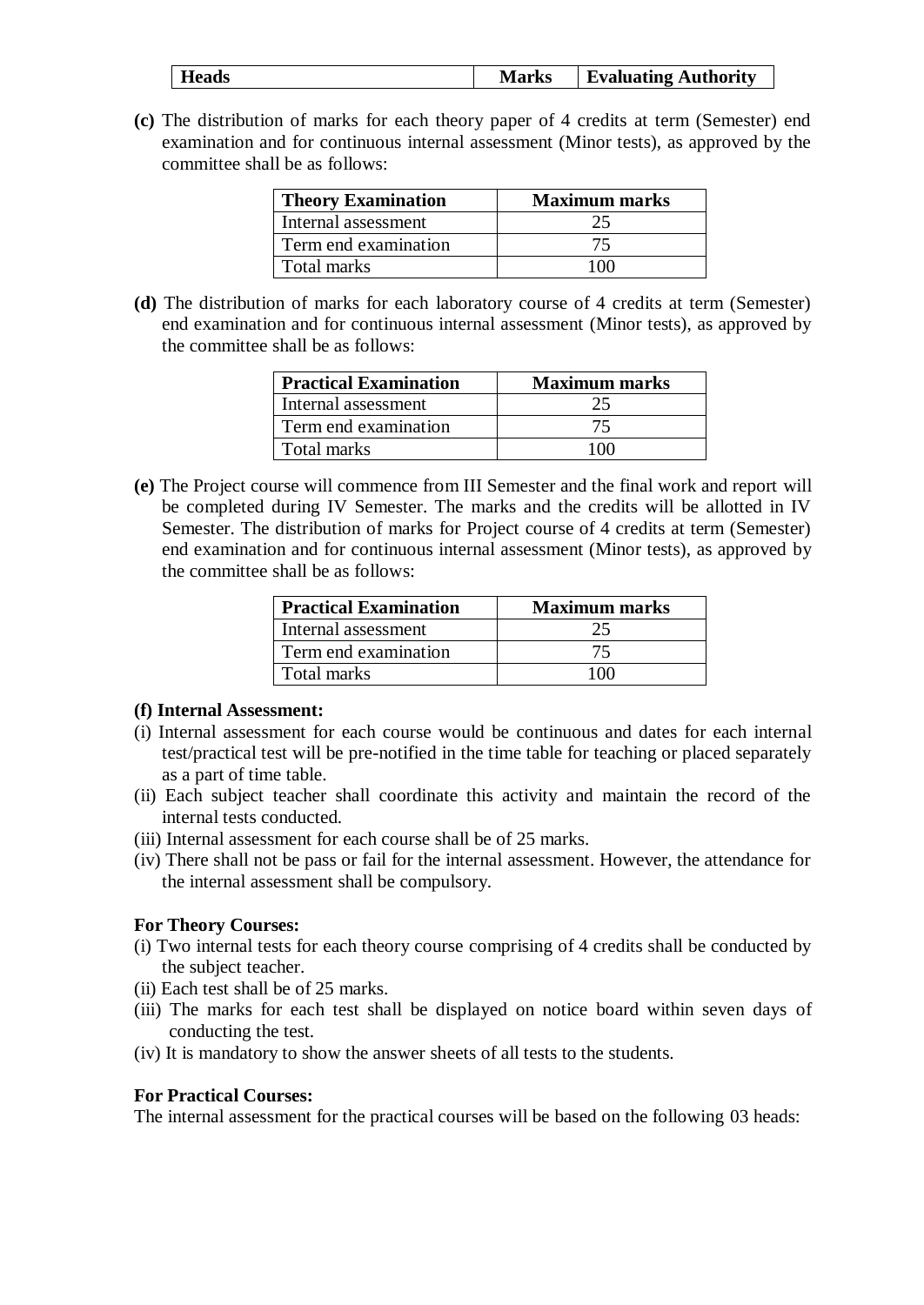| Marks for journal                    | 05 | Concerned practical |
|--------------------------------------|----|---------------------|
| Experimental work carried by student |    | incharge            |
| Viva-voce                            |    |                     |
| Total marks                          |    |                     |

## **For Project course**

- (i) The Project course will commence from III Semester and the final work and report will be completed during IV Semester.
- (ii) Every student has to undertake a project of interest. The project may be related to a theoretical analysis, an experimental investigation, a proto-type design, a new correlation and analysis of data, fabrication and setup new equipment. Ordinarily, the Project Co-ordinator shall be chosen by the student depending on his/her subject interest. The project co-ordinator assigns the topic for the project and the work is done uniformly during both the semesters of the final year.
- (iii) The marks and the credits will be allotted in IV Semester.
- (iv) On the basis of marks obtained in Seminar, the marks out of 25 will be given for the Seminar.

| <b>Heads</b>                                                          | <b>Marks</b> | <b>Evaluating</b><br><b>Authority</b> |
|-----------------------------------------------------------------------|--------------|---------------------------------------|
| Performance of the student in the<br>collection of reference material | 05           |                                       |
| for project work and punctuality                                      |              | Concerned Project                     |
| Experimental work carried out by                                      | 15           | guide                                 |
| the student                                                           |              |                                       |
| Viva-voce                                                             | 05           |                                       |
| Total marks                                                           | 25           |                                       |

## **For Tutorial:**

- (i) Two credits based on Tutorial component, one each in I and II semesters will constitute the compulsory part.
- (ii) For every theory course one Take Home Assignments of 25 marks each shall be given.
- (iii) The evaluation will be based on following two heads:

| <b>Head</b>          | Marks | <b>Evaluating Authority</b> |
|----------------------|-------|-----------------------------|
| Take Home Assignment | 25    | Concerned subject teacher   |

(iv) On the basis of marks in Tutorials for theory courses, the average will be calculated and the marks out of 25 shall be awarded for the Tutorial.

## **For Seminar:**

- (i) Two credits based on Seminar component, one each in the III and IV semesters will constitute the compulsory part.
- (ii) Each student shall deliver one seminar per semester and there will be a continuous evaluation of the seminar.
- (iii) The evaluation will be based on following four heads:

| <b>Heads</b>                     | <b>Marks</b> | <b>Evaluating Authority</b> |
|----------------------------------|--------------|-----------------------------|
| collection of reference material | 05           |                             |
| for seminar                      |              |                             |
| Content of the seminar           | 15           | Concerned course teacher    |
| Performance<br>1n                | 05           |                             |
| seminar/presentation             |              |                             |
| Total marks                      |              |                             |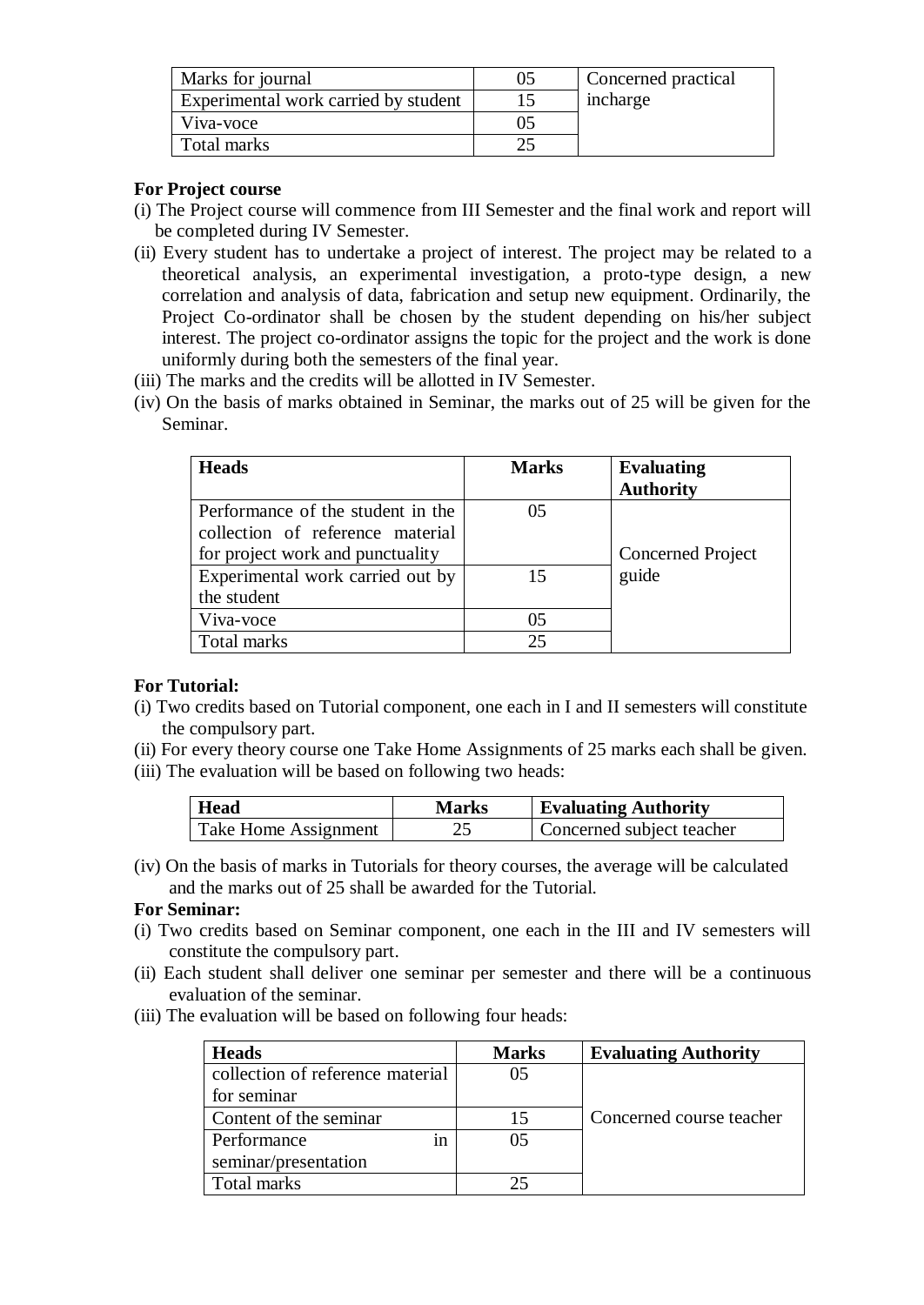iv) On the basis of marks obtained in Seminar, the marks out of 25 will be given for the Seminar.

## **g) Term end examination:**

- (i) The term end examination for 75 marks per course would be held about a week after completion of teaching for the semester.
- (ii) The term end examination of maximum marks 75 and its assessment work shall be conducted by the School from the academic year 2009-10 under the academic flexibility granted to the School by the University.

## **For Theory Courses :**

- (i) The pattern of the question paper for the academic year 2009-2010 remains same as at present.
- (ii) Each theory paper of 75 marks shall be of the three hours duration.

## **For Practical Courses :**

- (i) The term end practical examination shall be of 75 marks and it is of duration 06 h.
- (ii) There shall be two examiners for the practical examination out of which one examiner shall be from the other University/Institute.

## **For Project course**

- (i) The project report should be submitted by the prescribed date. Submission of the project cannot be postponed beyond the date specified in the calendar.
- (ii) Students should submit 2 bound typed copies of Project Report to the department. A student who is unable to complete his/her Project may be awarded 'X' grade and he/she will be required to register for the next Semester and pay the fees under following circumstances:

Exceptional circumstances beyond students / supervisor control Medical grounds

- (iii) There shall be two examiners for the evaluation of Project, out of which one examiner shall be from the other University/Institute.
- (iv) The examiners shall evaluate the report and an oral examination shall be conducted. The assessment of the project work is done on the following basis-

| <b>Heads</b>                                | <b>Marks</b> | <b>Evaluating Authority</b> |
|---------------------------------------------|--------------|-----------------------------|
| Performance of the student in the           | 10           |                             |
| presentation of the project work and report |              |                             |
| Experimental work carried out by the        | 50           | Panel of examiners          |
| student                                     |              |                             |
| Viva-voce                                   | 15           |                             |
| Total marks                                 | 75           |                             |

## **C. Grades :**

(i) Marks for each course would be converted to grades as shown in Table 1. Table 1: Conversion of marks to grades in credit system

| <b>Marks obtained</b> | Grade       | <b>Grade Points</b> |
|-----------------------|-------------|---------------------|
| 90-100                | A+          | 10                  |
| 80-89                 | Α           |                     |
| 70-79                 | $_{\rm B+}$ |                     |
| 60-69                 | В           |                     |
| 55-59                 | $C_{\pm}$   |                     |
| 45-54                 | ⌒           |                     |
| 40-44                 |             |                     |
| 39 and less           |             |                     |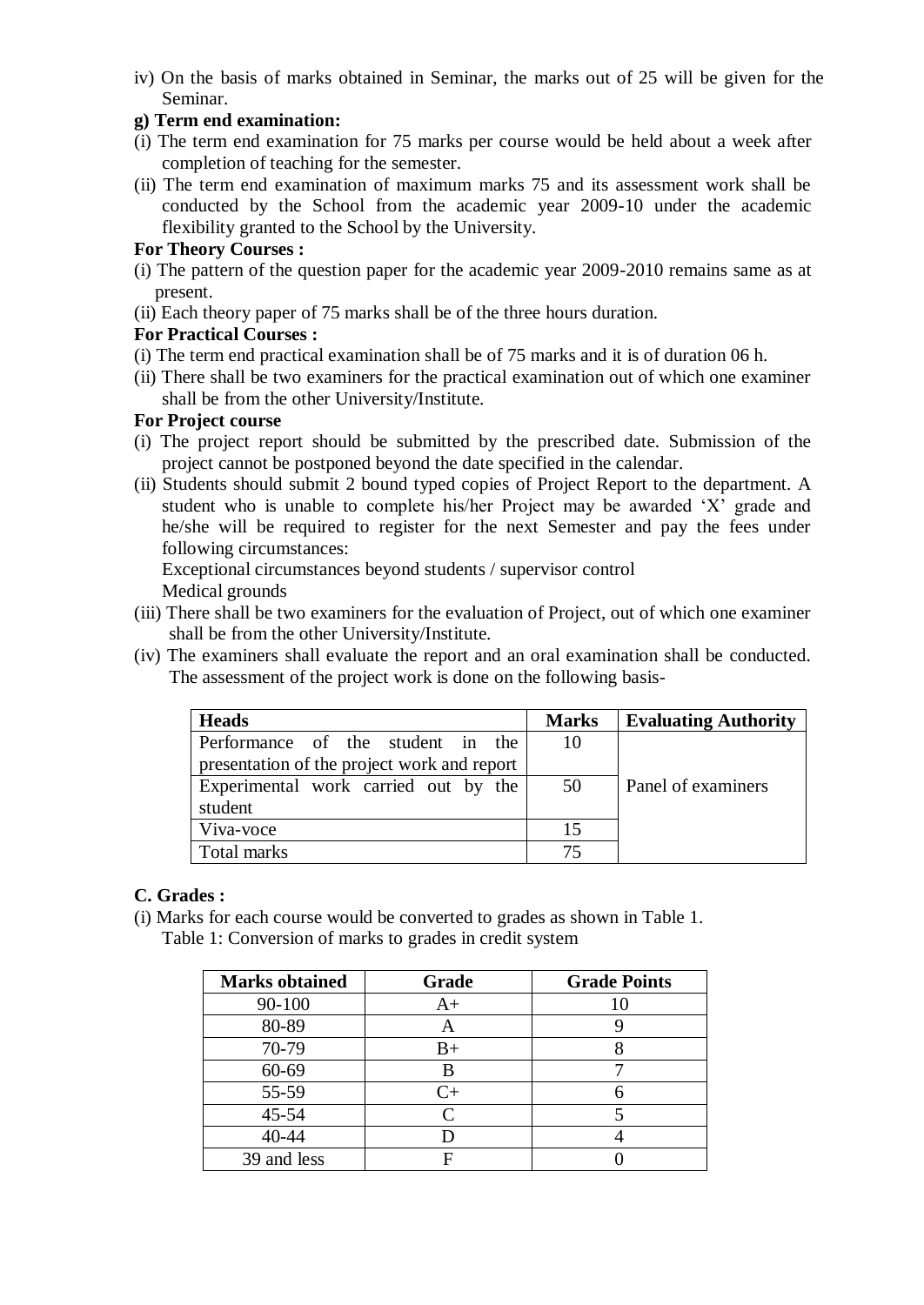- (ii) The grade point will be given on the total marks (sum of mark obtained in internal assessment and term end examination) obtained in the said subject.
- (iii) A student who fails in a course (i.e. He scores less than 30 out of 75 marks in the Term End Examination or less than 40 out 100 marks) shall be given F grade. Student with F grade in course would be granted credit for that course but not the grade for that course and shall have to clear the concerned course within 1.5 year from appearing for first time in the concerned paper.
- (v) The **total grade points earned in each course** shall be calculated as  *Grade points obtained (vide Table-1) X Credits for the course*  Maximum grade points that can be earned in a semester are 200.
- *(vi)* **Semester Grade Point Average (SGPA)** *–*

The performance of a student in a semester is indicated by a number called SGPA. SGPA is the weighted average of the grade points obtained in all courses registered by the student during the semester. It shall be calculated as follows-

$$
SGPA = \frac{\sum_{i=1}^{n} C_i p_i}{\sum_{i=1}^{n} C_i}
$$

where  $Ci =$  the number of credits earned in the i'th course of a semester for which SGPA is to be calculated **(Audit credits should not be included).** 

 $pi =$  grade point earned in the i'th course

 $i = 1, 2, 3, \ldots$  n represent the number of courses in which a student is registered in the concerned semester.

That is,

 $\textit{SGPA} = \frac{\textit{Total earned grade points for the semester}}{\textit{Total credits for the semester}}$ 

The SGPA is rounded upto one decimal places.

(vii) **Final result** – Up to date assessment of the overall performance of a student from the time of his/her first registration is obtained by calculating a number called Cumulative Grade Point Average (CGPA), which is weighted average of the grade points obtained in all courses registered by the student since he/she entered the School/Department.

$$
CGPA = \frac{\sum_{j=1}^{m} C_j p_j}{\sum_{j=1}^{m} C_j}
$$

where  $Ci =$  the number of credits earned in the jth course up to the semester for which CGPA is to be calculated

 $pi =$  grade point earned in the jth course. A letter grade lower than D (i.e. grade point  $\lt$ 4) in a course shall not be taken into consideration for the calculation of CGPA.

 $j = 1, 2, 3, \ldots$  m represent the number of courses in which a student is registered up to the semester for which the CGPA is to be calculated.

The CGPA is rounded upto one decimal places.